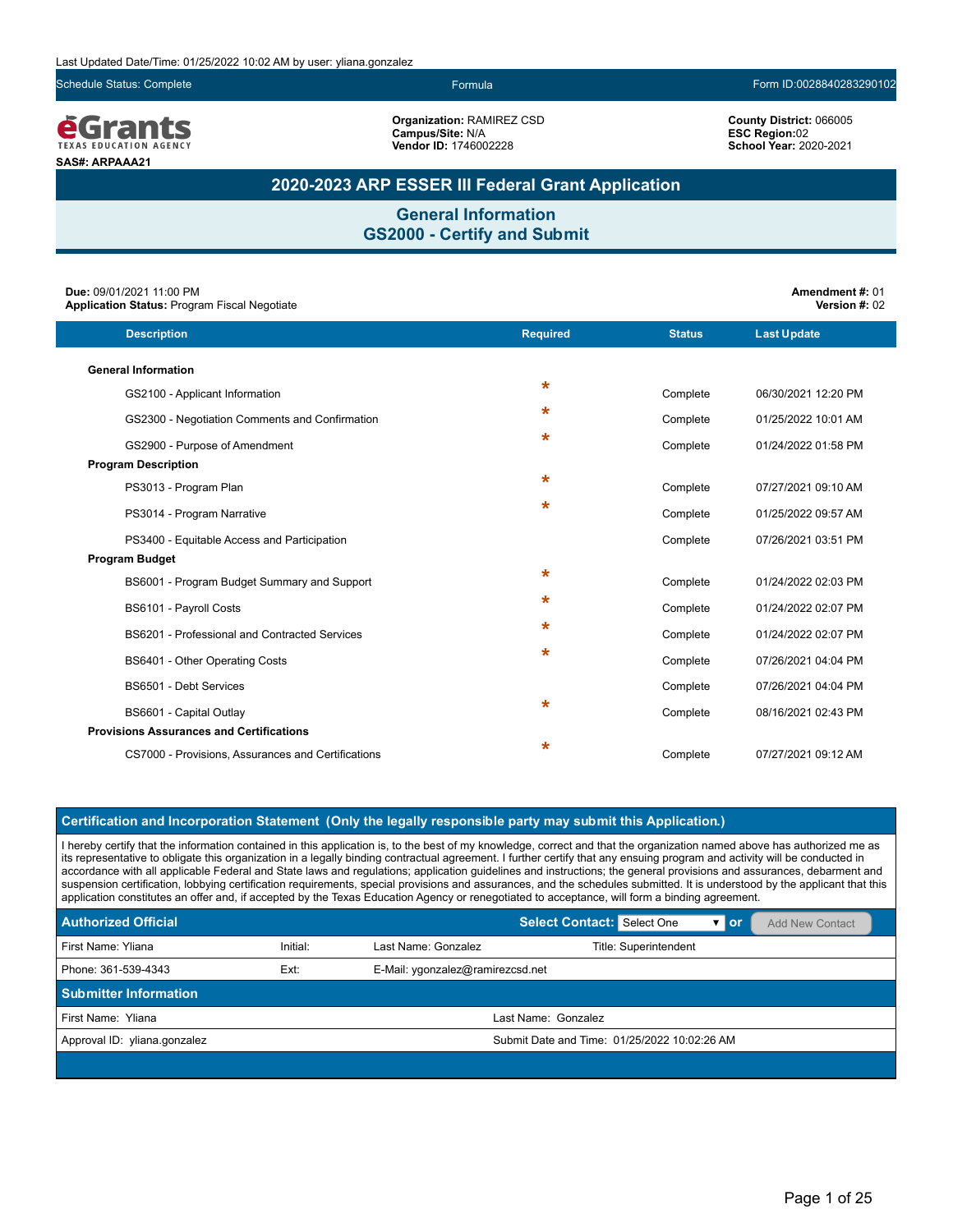Last Updated Date/Time: 06/30/2021 12:20 PM by user: yliana.gonzalez

Schedule Status: Complete Formula Form ID:0028840283290102

*<u>e</u>Grants* **SAS#: ARPAAA21**

**Organization:** RAMIREZ CSD **Campus/Site:** N/A **Vendor ID:** 1746002228

**County District:** 066005 **ESC Region:**02 **School Year:** 2020-2021

### **2020-2023 ARP ESSER III Federal Grant Application**

**General Information GS2100 - Applicant Information**

### **Part 1: Organization Information**

| ΙA.       | <b>Applicant</b>                        |           |                      |  |
|-----------|-----------------------------------------|-----------|----------------------|--|
|           | Organization Name: RAMIREZ CSD          |           |                      |  |
|           | Mailing Address Line 1: 10492 SCHOOL ST |           |                      |  |
|           | Mailing Address Line 2:                 |           |                      |  |
|           | City: REALITOS                          | State: TX | Zip Code: 78376-2644 |  |
|           |                                         |           |                      |  |
| <b>B.</b> | <b>DUNS Number</b>                      |           |                      |  |

DUNS Number: 193069465

### **Part 2: Applicant Contacts**

| <b>A.</b> | <b>Primary Contact</b>   |          | <b>Select Contact:</b> Select One<br>$\mathbf{v}$ or<br><b>Add New Contact</b>   |
|-----------|--------------------------|----------|----------------------------------------------------------------------------------|
|           | First Name: Yliana       | Initial: | Last Name: Gonzalez                                                              |
|           | Title: Superintendent    |          |                                                                                  |
|           | Telephone: 361-539-4343  | $Ext.$ : | E-Mail: ygonzalez@ramirezcsd.net                                                 |
|           |                          |          |                                                                                  |
| <b>B.</b> | <b>Secondary Contact</b> |          | <b>Select Contact:</b> Select One<br>$\overline{v}$ or<br><b>Add New Contact</b> |
|           | First Name: Dalia        | Initial: | Last Name: Bazan                                                                 |

| First Name: Dalia       | Initial: | Last Name: Bazan_             |
|-------------------------|----------|-------------------------------|
| Title: Business Manager |          |                               |
| Telephone: 361-539-4343 | Ext.:    | E-Mail: dbazan@ramirezcsd.net |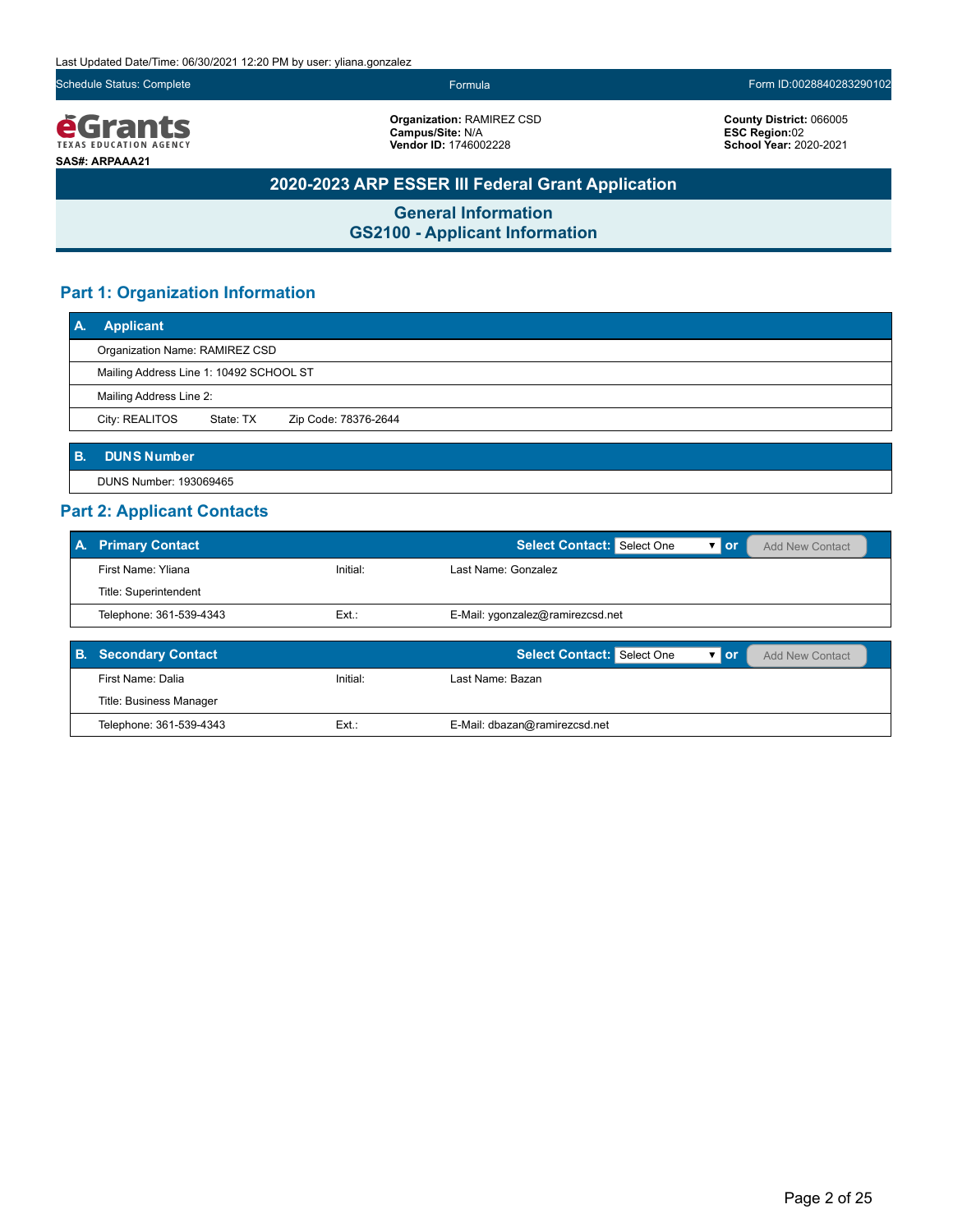Schedule Status: Complete Formula Form ID:0028840283290102

**ĕGrants** EXAS EDUCATION AGENC **SAS#: ARPAAA21**

**Organization:** RAMIREZ CSD **Campus/Site:** N/A **Vendor ID:** 1746002228

**County District:** 066005 **ESC Region:**02 **School Year:** 2020-2021

### **2020-2023 ARP ESSER III Federal Grant Application**

**General Information GS2300 - Negotiation Comments and Confirmation**

### **Part 1: General Comments**

#### **General Comments (TEA Use Only)**

8/17/21—Please complete Negotiation Item(s) 2.

When you have finished making the change(s), please be sure to check the "LEA Completed Change" box(es).

Please complete the revision(s) by end of business day, Friday, August 20, 2021.

If you have any questions about the change(s), please contact Christie Mizzell-James at 512-463-8424 or Christie.MizzellJames@tea.texas.gov.

##

1/24/22—Please complete Negotiation Item(s) below.

When you have finished making the change(s), please check the "LEA Completed Change" box(es). Also: make sure all negotiations are addressed and revised WITHIN the application. This can be done by opening the appropriate schedule and making modifications. Please complete the revision(s), certify, and submit by end of business day, Thursday, January 27, 2022.

If you have any questions about the change(s), please contact Maude Adjarian at maude.adjarian@tea.texas.gov or at (512) 463-9935.

#### **Part 2: Negotiation Items**

**This schedule is for TEA to document any required changes and communications to the applicant in the event this application requires negotiation. It will also require applicants to acknowledge that they have made the changes requested.**

**Applicants: For all negotiation notes below, please make the requested changes in the grant application itself.**

Please do check the "Change Completed" box.

Please do not enter information in the "Grantee Comments" section, unless you are specifically instructed to do so.

|                | <b>Negotiation Items</b>                                                                                   |                                                                                                                                                                                                                                                                                                                                                                                                                                                                                                                                                                         |   |                             |  |
|----------------|------------------------------------------------------------------------------------------------------------|-------------------------------------------------------------------------------------------------------------------------------------------------------------------------------------------------------------------------------------------------------------------------------------------------------------------------------------------------------------------------------------------------------------------------------------------------------------------------------------------------------------------------------------------------------------------------|---|-----------------------------|--|
|                | 1. Date: 08/10/2021                                                                                        | Schedule: BS6601                                                                                                                                                                                                                                                                                                                                                                                                                                                                                                                                                        | ▼ |                             |  |
|                | <b>TEA Negotiation Note:</b>                                                                               |                                                                                                                                                                                                                                                                                                                                                                                                                                                                                                                                                                         |   |                             |  |
|                | Per our phone conversation, please re-allocate the funds.                                                  |                                                                                                                                                                                                                                                                                                                                                                                                                                                                                                                                                                         |   |                             |  |
|                |                                                                                                            | Please complete the revision(s) by end of business day, Friday, August 13, 2021.<br>If you have any questions about the change(s), please contact Christie Mizzell-James at 512-463-8424 or Christie MizzellJames@tea.texas.gov.                                                                                                                                                                                                                                                                                                                                        |   |                             |  |
|                | <b>Grantee Comments:</b>                                                                                   |                                                                                                                                                                                                                                                                                                                                                                                                                                                                                                                                                                         |   | <b>LEA Completed Change</b> |  |
|                | deliver accelerated instruction to remedy learning loss                                                    | Following our phone conversation, the following considerations were made to reallocate funds; therefore, monies were redistributed as follows:<br>6100 - Payroll Costs: interventionist; provide retention stipends over the course of 3 years for continued employment<br>6200 - Professional & Contracted Services: secure funding for professional learning opportunities for teachers to enhance current instructional practices and<br>6300 - Supplies & Materials: allocate funding to purchase instructional resources and materials to support student learning |   |                             |  |
| $\overline{2}$ | Date: 08/17/2021                                                                                           | Schedule: BS6201                                                                                                                                                                                                                                                                                                                                                                                                                                                                                                                                                        | ▼ |                             |  |
|                | TEA Negotiation Note:                                                                                      |                                                                                                                                                                                                                                                                                                                                                                                                                                                                                                                                                                         |   |                             |  |
|                | BS6201, Part 1, line 2:<br>specific approval.<br>Please remove entries from Part 3.<br>1.<br>$\mathcal{P}$ | "Miscellaneous contracted services, including educational service center (ESC) services, that do not meet the definition of professional services or consulting<br>services, do not require specific approval," as stated on Page 5 of the Budgeting Costs Guidance Handbook. Professional development does not require<br>In Part 1, please move funds to "Remaining 6200 Costs That Do Not Require Specific Approval "                                                                                                                                                |   |                             |  |

ase move tunds to "Remaining 6200 Costs That Do Not Require Specific Approval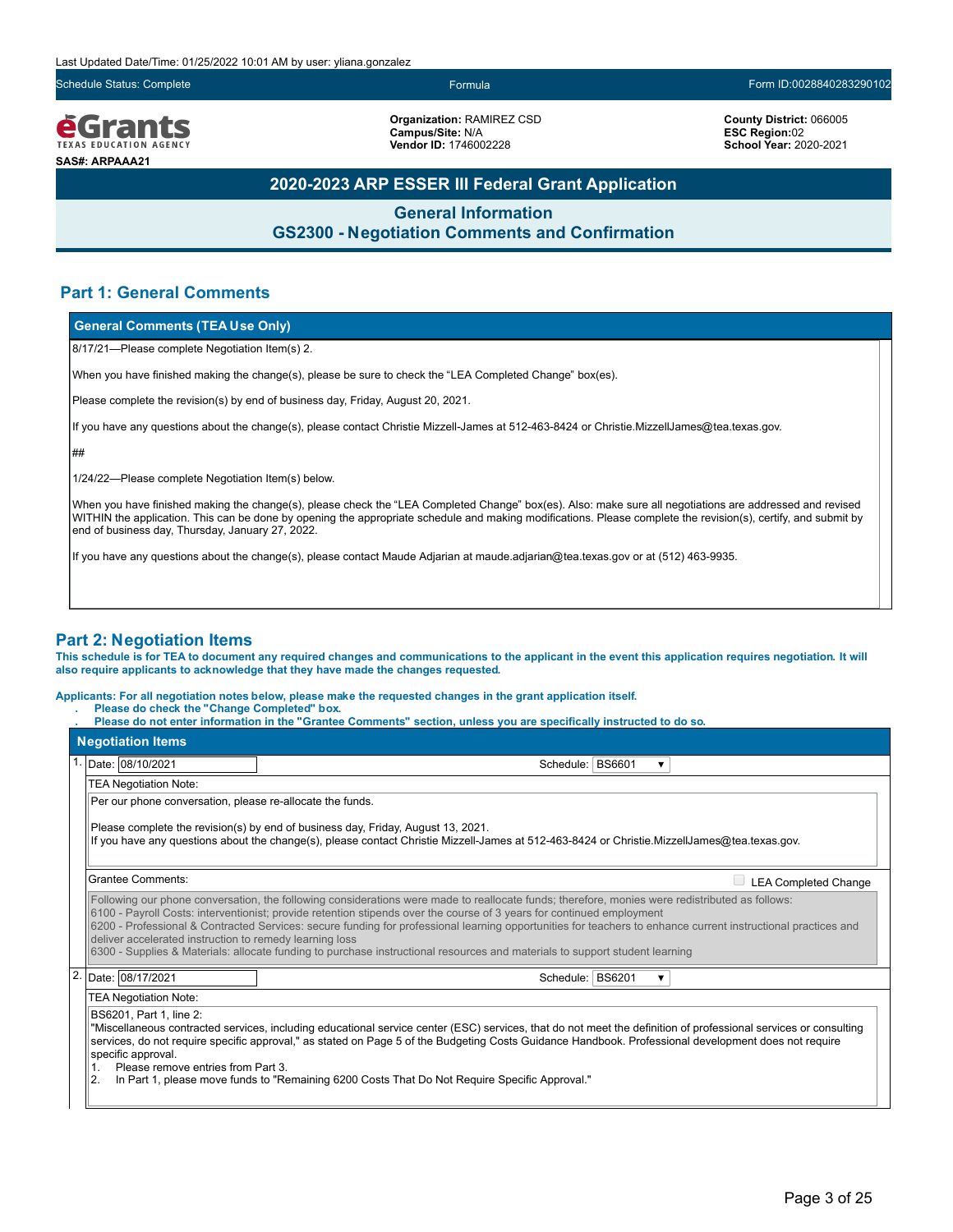**Vendor ID:** 1746002228

Schedule Status: Complete Formula Formula Formula Formula Formula Formula Formula Form ID:0028840283290102

**Organization:** RAMIREZ CSD **Campus/Site:** N/A

**County District:** 066005 **ESC Region:**02 **School Year:** 2020-2021

*<u>EGrants</u>* **SAS#: ARPAAA21**

## **2020-2023 ARP ESSER III Federal Grant Application**

**General Information**

|                              | <b>GS2300 - Negotiation Comments and Confirmation</b>                                                                                                       |                             |
|------------------------------|-------------------------------------------------------------------------------------------------------------------------------------------------------------|-----------------------------|
| <b>Grantee Comments:</b>     |                                                                                                                                                             | LEA Completed Change        |
|                              |                                                                                                                                                             |                             |
|                              |                                                                                                                                                             |                             |
|                              |                                                                                                                                                             |                             |
| Date: 01/24/2022             | Schedule:   PS3014                                                                                                                                          |                             |
| <b>TEA Negotiation Note:</b> |                                                                                                                                                             |                             |
| Part B, Line 1               |                                                                                                                                                             |                             |
| schedule box.                | The set-amount listed, \$\$31,850, is slightly LESS than the 20% required for the new allotment, \$159,269. Please recalculate and put the new total in the |                             |
| <b>Grantee Comments:</b>     |                                                                                                                                                             | <b>LEA Completed Change</b> |
|                              | Correction has been made to PS3014 notating the new amount to be \$31,854, which is 20% of the new allotment, intended to mitigate learning loss.           |                             |

Add Row **Delete Row**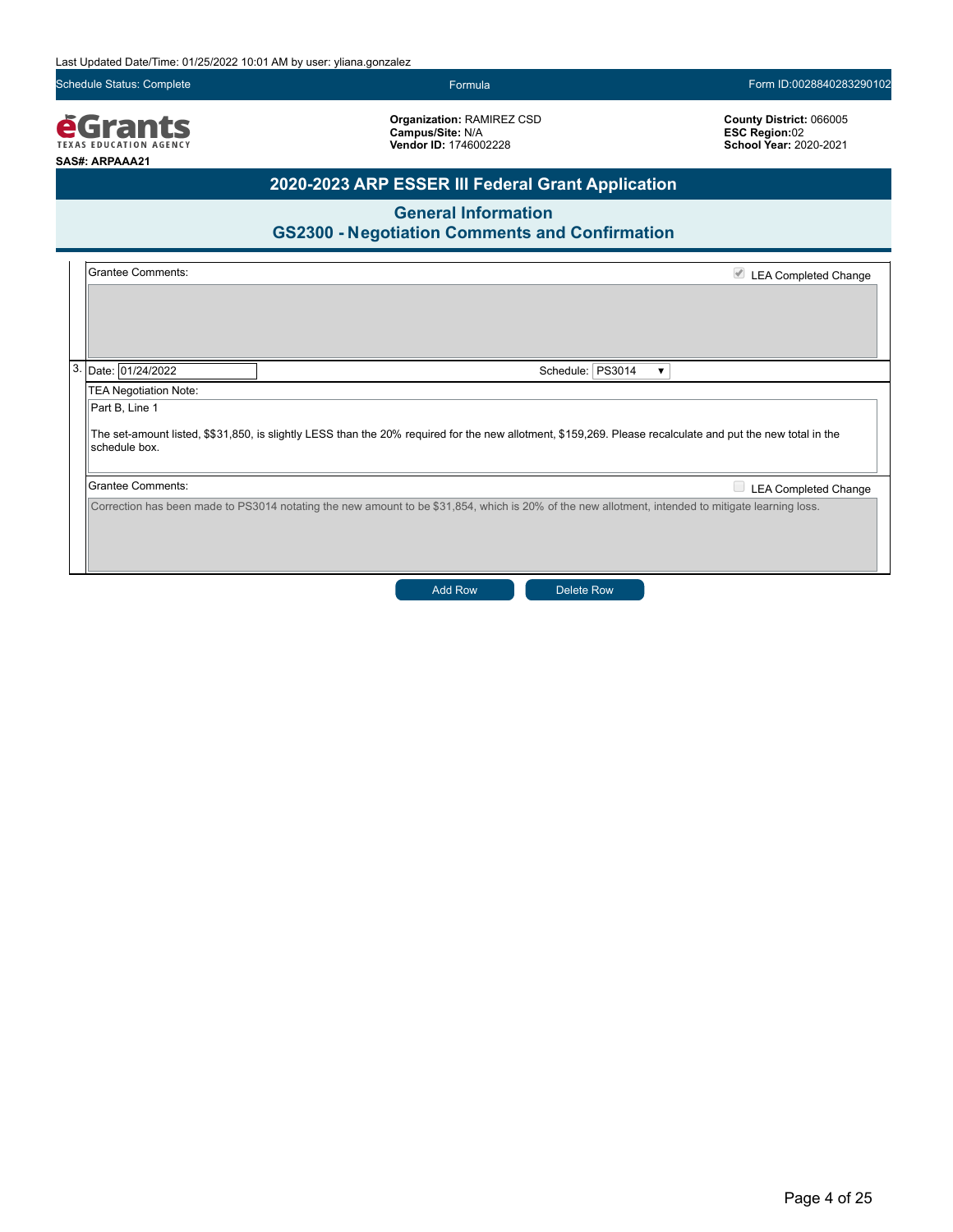Last Updated Date/Time: 01/24/2022 01:58 PM by user: yliana.gonzalez

Schedule Status: Complete Formula Form ID:0028840283290102

*<u>e</u>Grants* **TEXAS EDUCATION AGENCY SAS#: ARPAAA21**

**Organization:** RAMIREZ CSD **Campus/Site:** N/A **Vendor ID:** 1746002228

**County District:** 066005 **ESC Region:**02 **School Year:** 2020-2021

### **2020-2023 ARP ESSER III Federal Grant Application**

**General Information GS2900 - Purpose of Amendment**

### **Part 1: Amendment Justification**

**For all grants, regardless of dollar amount, prior written approval is required to make certain changes to the application. Refer to the "When to Amend the Application" guidance posted in the [Amending an Application](https://tea.texas.gov/finance-and-grants/grants/grants-administration/amending-an-application) section of the Grants Administration Division's webpage to determine when an amendment is required for this grant. Use that guidance to complete this schedule.**

#### **Amendment Justification**

To accept the remainder ESSER III allotment awarded to RCSD.

### **Part 2: Confirmation of Understanding of Stated Terms**

|            | <b>Confirmation of Understanding of Stated Terms</b>                                                                                                                          |  |  |  |
|------------|-------------------------------------------------------------------------------------------------------------------------------------------------------------------------------|--|--|--|
| $\vee$ Yes | Applicant understands that an amendment is effective the day it is received by TEA in substantially approvable form. Amendments are subject to<br>I negotiation and approval. |  |  |  |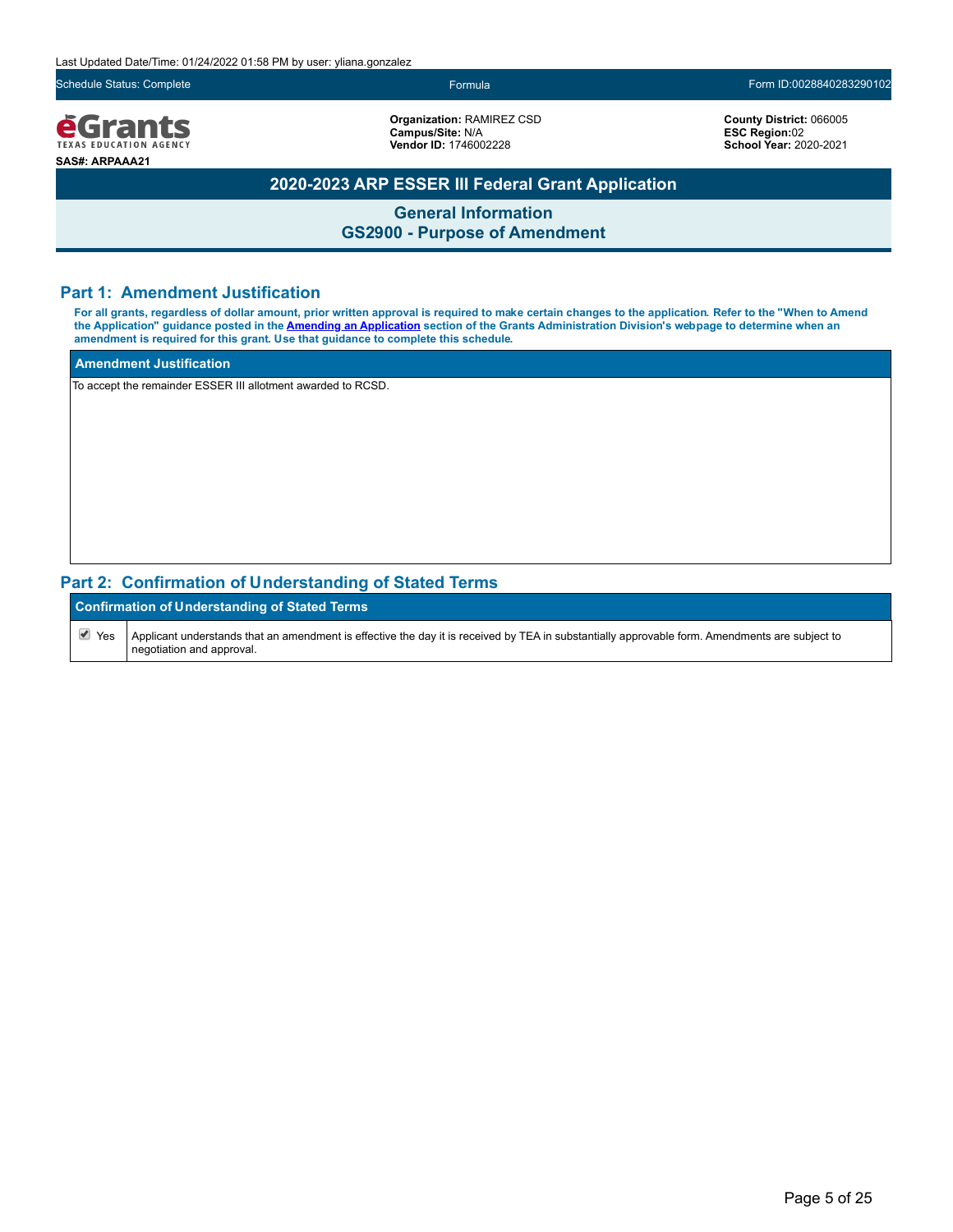Schedule Status: Complete Form ID:0028840283290102



**Organization:** RAMIREZ CSD

**Campus/Site:** N/A **Vendor ID:** 1746002228 **County District:** 066005 **ESC Region:**02 **School Year:** 2020-2021

## **2020-2023 ARP ESSER III Federal Grant Application**

| A. Use of Funds - LEA Allowable Activities                                                                                                                                                                                                                                                                                 |
|----------------------------------------------------------------------------------------------------------------------------------------------------------------------------------------------------------------------------------------------------------------------------------------------------------------------------|
| Directions: In this section you will indicate the planned uses of the ARP ESSER III grant funds for the LEA.                                                                                                                                                                                                               |
| Select the pre-award and/or school year (SY) the LEA has expended or plans to expend funds for the activity. At least one SY must be selected, multiple SY<br>check boxes may be selected. If the LEA will not be expending funds for the activity, select "N/A", and be sure no school year or pre-award box is selected. |
| School Year dates -                                                                                                                                                                                                                                                                                                        |
| • Pre-award, March 13, 2020 – application submission date.                                                                                                                                                                                                                                                                 |
| • 2020-2021, including summer 2021.                                                                                                                                                                                                                                                                                        |
| • 2021-2022, including summer 2022.                                                                                                                                                                                                                                                                                        |
| • 2022-2023, including summer 2023.                                                                                                                                                                                                                                                                                        |
| • 2023-2024, including summer 2024 (carryover period).                                                                                                                                                                                                                                                                     |
| • N/A - Will not expend grant funds on this activity.                                                                                                                                                                                                                                                                      |
| 1. Any activity authorized under Elementary and Secondary Education Act (ESEA)                                                                                                                                                                                                                                             |
| □ Pre-award                                                                                                                                                                                                                                                                                                                |
| 2020-2021, including summer 2021                                                                                                                                                                                                                                                                                           |
| 2021-2022, including summer 2022                                                                                                                                                                                                                                                                                           |
| 2022-2023, including summer 2023                                                                                                                                                                                                                                                                                           |
| 2023-2024, including summer 2024 (carryover period)                                                                                                                                                                                                                                                                        |
| N/A - Will not expend grant funds on this activity                                                                                                                                                                                                                                                                         |
| 2. Any activity authorized under Individuals with Disabilities Education Act (IDEA)                                                                                                                                                                                                                                        |
| Pre-award                                                                                                                                                                                                                                                                                                                  |
| 2020-2021, including summer 2021                                                                                                                                                                                                                                                                                           |
| 2021-2022, including summer 2022                                                                                                                                                                                                                                                                                           |
| 2022-2023, including summer 2023                                                                                                                                                                                                                                                                                           |
| 2023-2024, including summer 2024 (carryover period)                                                                                                                                                                                                                                                                        |
| N/A - Will not expend grant funds on this activity                                                                                                                                                                                                                                                                         |
| 3. Any activity authorized under the Adult Education and Family Literacy Act                                                                                                                                                                                                                                               |
| Pre-award                                                                                                                                                                                                                                                                                                                  |
| 2020-2021, including summer 2021                                                                                                                                                                                                                                                                                           |
| 2021-2022, including summer 2022                                                                                                                                                                                                                                                                                           |
| 2022-2023, including summer 2023                                                                                                                                                                                                                                                                                           |
| 2023-2024, including summer 2024 (carryover period)                                                                                                                                                                                                                                                                        |
| $\blacktriangleright$ N/A - Will not expend grant funds on this activity                                                                                                                                                                                                                                                   |
| 4. Any activity authorized under the Carl D. Perkins Career and Technical Education Act of 2006                                                                                                                                                                                                                            |
| Pre-award                                                                                                                                                                                                                                                                                                                  |
| 2020-2021, including summer 2021                                                                                                                                                                                                                                                                                           |
| 2021-2022, including summer 2022                                                                                                                                                                                                                                                                                           |
| 2022-2023, including summer 2023                                                                                                                                                                                                                                                                                           |
| 2023-2024, including summer 2024 (carryover period)                                                                                                                                                                                                                                                                        |
|                                                                                                                                                                                                                                                                                                                            |
| N/A - Will not expend grant funds on this activity                                                                                                                                                                                                                                                                         |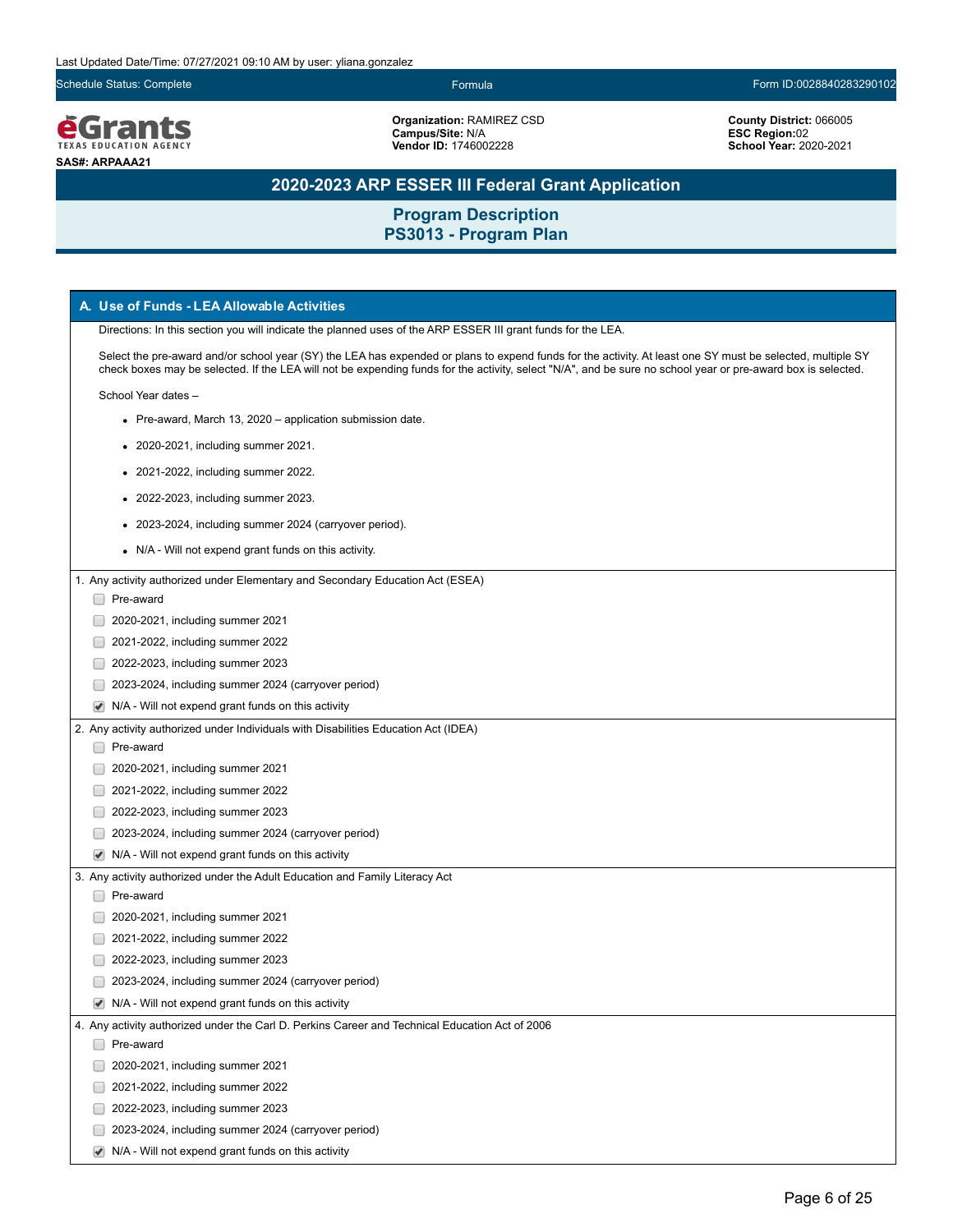Schedule Status: Complete Form ID:0028840283290102

*<u>EGrants</u>* **SAS#: ARPAAA21**

**Organization:** RAMIREZ CSD **Campus/Site:** N/A **Vendor ID:** 1746002228

**County District:** 066005 **ESC Region:**02 **School Year:** 2020-2021

### **2020-2023 ARP ESSER III Federal Grant Application**

|                          | 5. Coordination of preparedness and response efforts of LEA with State and local public health departments, and other relevant agencies, to improve coordinated                                                                                                                                      |
|--------------------------|------------------------------------------------------------------------------------------------------------------------------------------------------------------------------------------------------------------------------------------------------------------------------------------------------|
|                          | responses among such entities to prevent, prepare for, and respond to coronavirus                                                                                                                                                                                                                    |
|                          | Pre-award                                                                                                                                                                                                                                                                                            |
|                          | 2020-2021, including summer 2021                                                                                                                                                                                                                                                                     |
|                          | 2021-2022, including summer 2022                                                                                                                                                                                                                                                                     |
|                          | 2022-2023, including summer 2023                                                                                                                                                                                                                                                                     |
|                          | 2023-2024, including summer 2024 (carryover period)                                                                                                                                                                                                                                                  |
| ✔                        | N/A - Will not expend grant funds on this activity                                                                                                                                                                                                                                                   |
|                          | 6. Activities to address the unique needs of low-income students, students with disabilities (SWD), English learners, racial and ethnic minorities, students<br>experiencing homelessness, and foster care youth, including how outreach and service delivery will meet the needs of each population |
|                          | Pre-award                                                                                                                                                                                                                                                                                            |
|                          | 2020-2021, including summer 2021                                                                                                                                                                                                                                                                     |
|                          | 2021-2022, including summer 2022                                                                                                                                                                                                                                                                     |
| ✔                        | 2022-2023, including summer 2023                                                                                                                                                                                                                                                                     |
| ✔                        | 2023-2024, including summer 2024 (carryover period)                                                                                                                                                                                                                                                  |
| □                        | N/A - Will not expend grant funds on this activity                                                                                                                                                                                                                                                   |
|                          | 7. Developing and implementing procedures and systems to improve the preparedness and response efforts of LEA                                                                                                                                                                                        |
|                          | Pre-award                                                                                                                                                                                                                                                                                            |
|                          | 2020-2021, including summer 2021                                                                                                                                                                                                                                                                     |
|                          | 2021-2022, including summer 2022                                                                                                                                                                                                                                                                     |
| U                        | 2022-2023, including summer 2023                                                                                                                                                                                                                                                                     |
|                          | 2023-2024, including summer 2024 (carryover period)                                                                                                                                                                                                                                                  |
|                          | N/A - Will not expend grant funds on this activity                                                                                                                                                                                                                                                   |
|                          | 8. Training and professional development for staff of the LEA on sanitation and minimizing the spread of infectious diseases                                                                                                                                                                         |
|                          | Pre-award                                                                                                                                                                                                                                                                                            |
|                          | 2020-2021, including summer 2021                                                                                                                                                                                                                                                                     |
|                          | 2021-2022, including summer 2022                                                                                                                                                                                                                                                                     |
|                          | 2022-2023, including summer 2023                                                                                                                                                                                                                                                                     |
|                          | 2023-2024, including summer 2024 (carryover period)                                                                                                                                                                                                                                                  |
| ✔                        | N/A - Will not expend grant funds on this activity                                                                                                                                                                                                                                                   |
|                          | 9. Purchasing supplies to sanitize and clean the facilities of the LEA, including buildings operated by the LEA                                                                                                                                                                                      |
|                          | Pre-award                                                                                                                                                                                                                                                                                            |
|                          | 2020-2021, including summer 2021                                                                                                                                                                                                                                                                     |
|                          | 2021-2022, including summer 2022                                                                                                                                                                                                                                                                     |
|                          | 2022-2023, including summer 2023                                                                                                                                                                                                                                                                     |
| $\overline{\phantom{a}}$ | 2023-2024, including summer 2024 (carryover period)                                                                                                                                                                                                                                                  |
| ✔                        | N/A - Will not expend grant funds on this activity                                                                                                                                                                                                                                                   |
|                          |                                                                                                                                                                                                                                                                                                      |
|                          |                                                                                                                                                                                                                                                                                                      |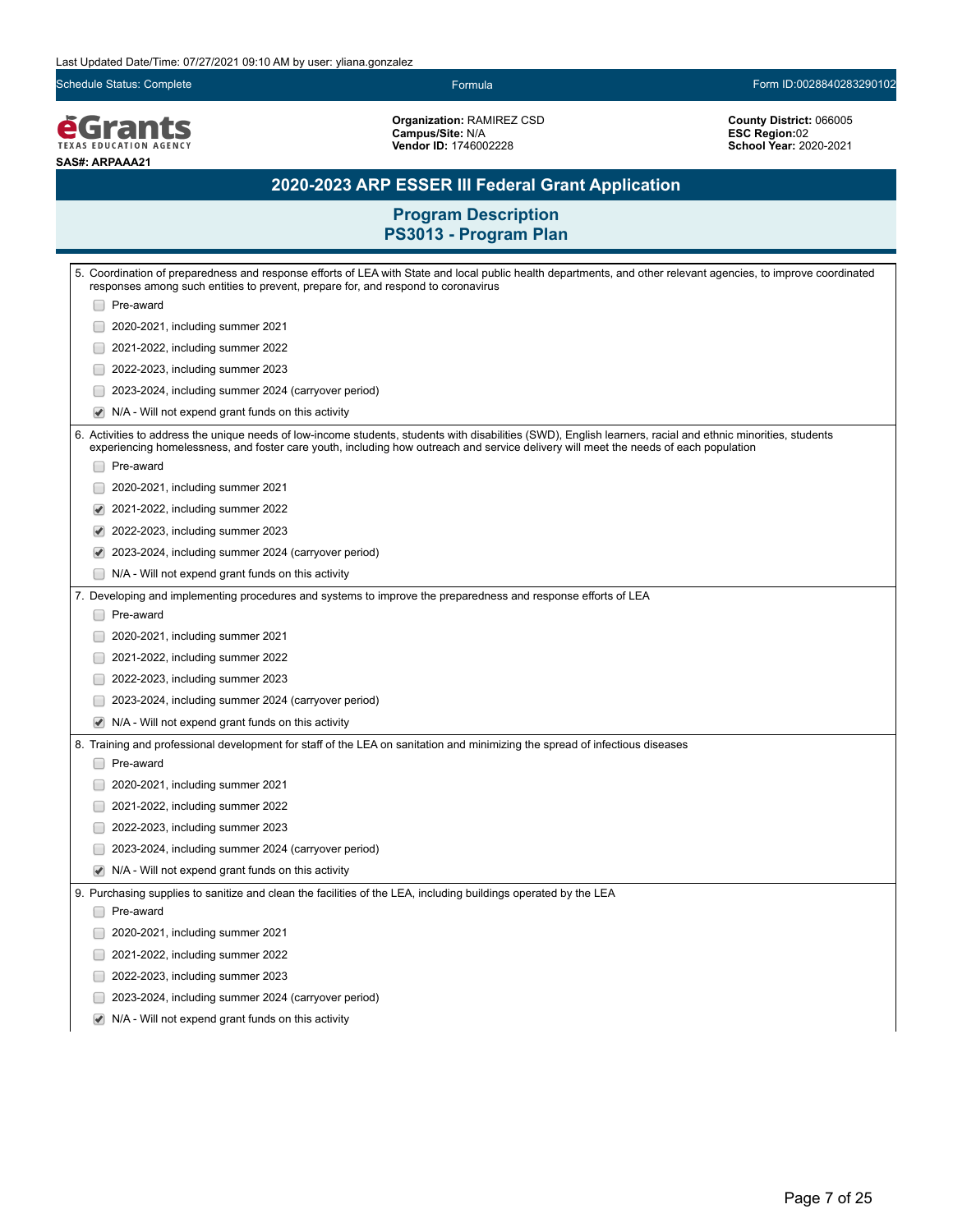Schedule Status: Complete Form ID:0028840283290102

*<u>EGrants</u>* **SAS#: ARPAAA21**

**Organization:** RAMIREZ CSD **Campus/Site:** N/A **Vendor ID:** 1746002228

**County District:** 066005 **ESC Region:**02 **School Year:** 2020-2021

### **2020-2023 ARP ESSER III Federal Grant Application**

| 10. Planning for, coordinating, and implementing activities during long-term closures, including providing meals to eligible students                                                                                                                                                        |
|----------------------------------------------------------------------------------------------------------------------------------------------------------------------------------------------------------------------------------------------------------------------------------------------|
| Pre-award                                                                                                                                                                                                                                                                                    |
| 2020-2021, including summer 2021                                                                                                                                                                                                                                                             |
| 2021-2022, including summer 2022                                                                                                                                                                                                                                                             |
| 2022-2023, including summer 2023                                                                                                                                                                                                                                                             |
| 2023-2024, including summer 2024 (carryover period)                                                                                                                                                                                                                                          |
| N/A - Will not expend grant funds on this activity                                                                                                                                                                                                                                           |
| 11. Planning for, coordinating, and implementing activities during long-term closures,  including providing technology for online learning to all students                                                                                                                                   |
| Pre-award                                                                                                                                                                                                                                                                                    |
| 2020-2021, including summer 2021                                                                                                                                                                                                                                                             |
| 2021-2022, including summer 2022                                                                                                                                                                                                                                                             |
| 2022-2023, including summer 2023                                                                                                                                                                                                                                                             |
| 2023-2024, including summer 2024 (carryover period)                                                                                                                                                                                                                                          |
| N/A - Will not expend grant funds on this activity                                                                                                                                                                                                                                           |
| 12. Planning for, coordinating, and implementing activities during long-term closures,  how to provide guidance for carrying out requirements under IDEA                                                                                                                                     |
| Pre-award                                                                                                                                                                                                                                                                                    |
| 2020-2021, including summer 2021                                                                                                                                                                                                                                                             |
| 2021-2022, including summer 2022                                                                                                                                                                                                                                                             |
| 2022-2023, including summer 2023                                                                                                                                                                                                                                                             |
| 2023-2024, including summer 2024 (carryover period)                                                                                                                                                                                                                                          |
| N/A - Will not expend grant funds on this activity                                                                                                                                                                                                                                           |
| 13. Planning for, coordinating, and implementing activities during long-term closures,  how to ensure other educational services can continue to be provided<br>consistent with all Federal, State, and local requirements                                                                   |
| Pre-award                                                                                                                                                                                                                                                                                    |
| 2020-2021, including summer 2021                                                                                                                                                                                                                                                             |
| 2021-2022, including summer 2022                                                                                                                                                                                                                                                             |
| 2022-2023, including summer 2023                                                                                                                                                                                                                                                             |
| 2023-2024, including summer 2024 (carryover period)                                                                                                                                                                                                                                          |
| N/A - Will not expend grant funds on this activity                                                                                                                                                                                                                                           |
| 14. Purchasing educational technology (hardware, software, and connectivity) for students  that aids in regular/substantive educational interaction between<br>students and instructors, including low-income students and SWD, which may include assistive technology or adaptive equipment |
| Pre-award                                                                                                                                                                                                                                                                                    |
| 2020-2021, including summer 2021                                                                                                                                                                                                                                                             |
| 2021-2022, including summer 2022                                                                                                                                                                                                                                                             |
| 2022-2023, including summer 2023                                                                                                                                                                                                                                                             |
| 2023-2024, including summer 2024 (carryover period)                                                                                                                                                                                                                                          |
| N/A - Will not expend grant funds on this activity                                                                                                                                                                                                                                           |
|                                                                                                                                                                                                                                                                                              |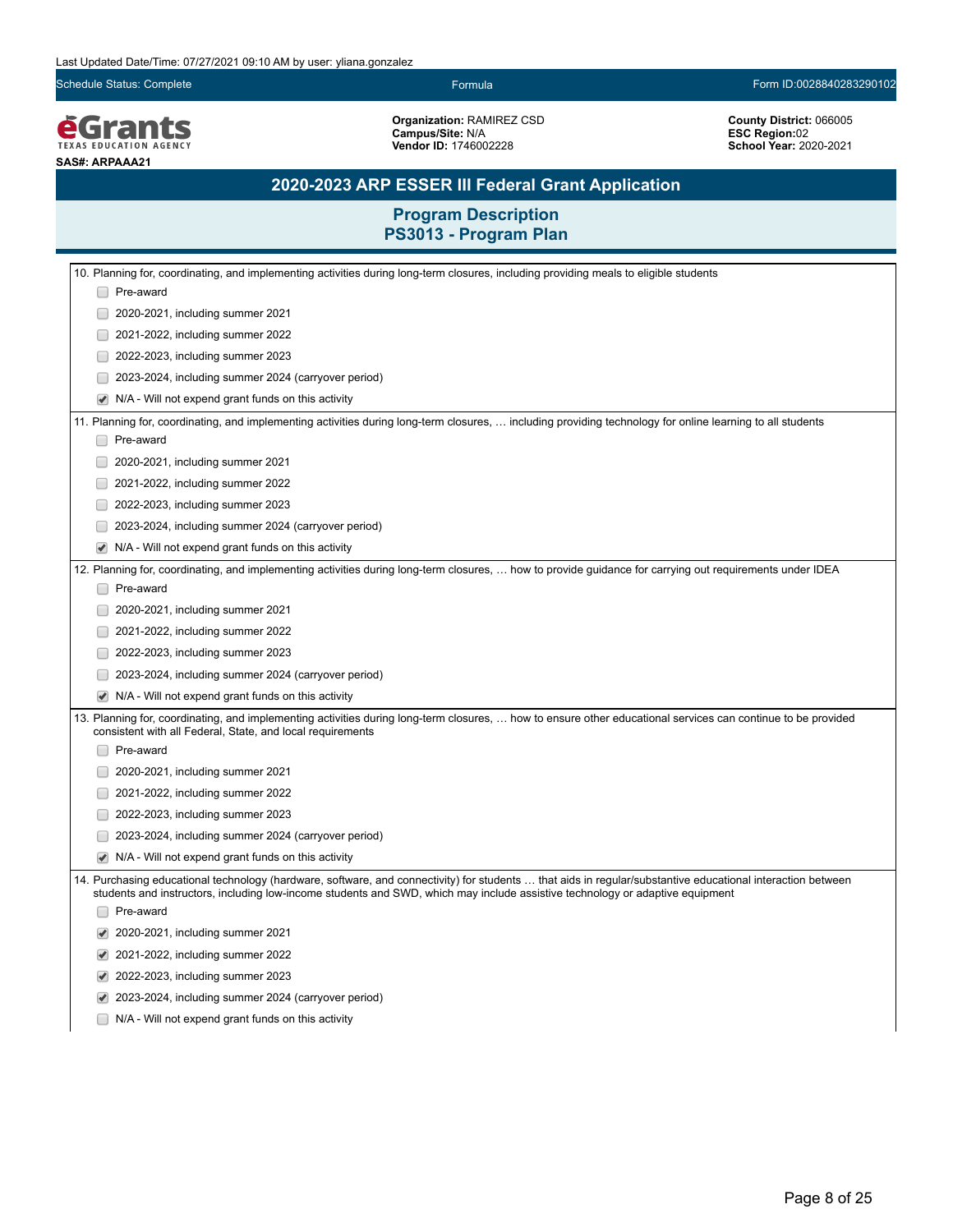Schedule Status: Complete Formula Form ID:0028840283290102

**EGrants SAS#: ARPAAA21**

**Organization:** RAMIREZ CSD **Campus/Site:** N/A **Vendor ID:** 1746002228

**County District:** 066005 **ESC Region:**02 **School Year:** 2020-2021

### **2020-2023 ARP ESSER III Federal Grant Application**

|                      | 15. Providing mental health services and supports, including through implementation of evidence based full-service community schools                                                                                                                                                                      |
|----------------------|-----------------------------------------------------------------------------------------------------------------------------------------------------------------------------------------------------------------------------------------------------------------------------------------------------------|
|                      | Pre-award                                                                                                                                                                                                                                                                                                 |
|                      | 2020-2021, including summer 2021                                                                                                                                                                                                                                                                          |
|                      | 2021-2022, including summer 2022                                                                                                                                                                                                                                                                          |
|                      | 2022-2023, including summer 2023                                                                                                                                                                                                                                                                          |
|                      | 2023-2024, including summer 2024 (carryover period)                                                                                                                                                                                                                                                       |
|                      | N/A - Will not expend grant funds on this activity                                                                                                                                                                                                                                                        |
|                      | 16. Planning and implementing activities related to summer learning -- providing classroom instruction or online learning during summer months and addressing the<br>needs of low-income students, SWD, English learners, migrant students, students experiencing homelessness, & children in foster care |
| $\blacktriangledown$ | Pre-award                                                                                                                                                                                                                                                                                                 |
|                      | 2020-2021, including summer 2021                                                                                                                                                                                                                                                                          |
|                      | 2021-2022, including summer 2022                                                                                                                                                                                                                                                                          |
|                      | 2022-2023, including summer 2023                                                                                                                                                                                                                                                                          |
|                      | 2023-2024, including summer 2024 (carryover period)                                                                                                                                                                                                                                                       |
|                      | N/A - Will not expend grant funds on this activity                                                                                                                                                                                                                                                        |
|                      | 17. Planning and implementing activities related to  supplemental afterschool programs -- providing classroom instruction or online learning  addressing the<br>needs of low-income students, SWD, English learners, migrant students, students experiencing homelessness, & children in foster care      |
|                      | Pre-award                                                                                                                                                                                                                                                                                                 |
|                      | 2020-2021, including summer 2021                                                                                                                                                                                                                                                                          |
|                      | 2021-2022, including summer 2022                                                                                                                                                                                                                                                                          |
|                      | 2022-2023, including summer 2023                                                                                                                                                                                                                                                                          |
|                      | 2023-2024, including summer 2024 (carryover period)                                                                                                                                                                                                                                                       |
|                      | N/A - Will not expend grant funds on this activity                                                                                                                                                                                                                                                        |
|                      |                                                                                                                                                                                                                                                                                                           |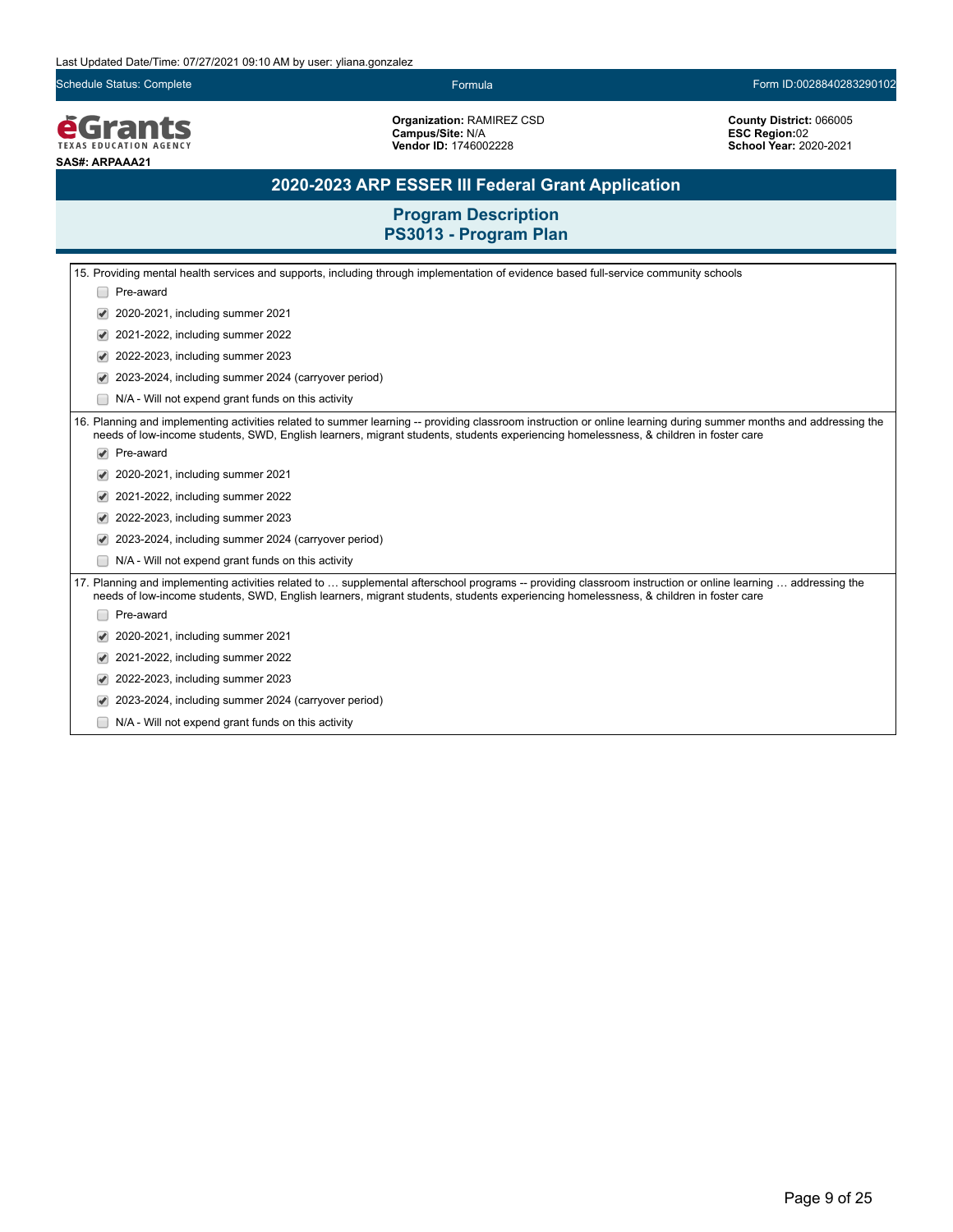Schedule Status: Complete Formula Form ID:0028840283290102

**é**Grants **EXAS EDUCATION AGEN SAS#: ARPAAA21**

**Organization:** RAMIREZ CSD **Campus/Site:** N/A **Vendor ID:** 1746002228

**County District:** 066005 **ESC Region:**02 **School Year:** 2020-2021

### **2020-2023 ARP ESSER III Federal Grant Application**

**Program Description PS3013 - Program Plan**

#### **B. Use of Funds - LEA Allowable Activities (continued)**

Directions: In this section you will indicate the planned uses of the ARP ESSER III grant funds for the LEA.

Select the pre-award and/or school year (SY) the LEA has expended or plans to expend funds for the activity. At least one SY must be selected, multiple SY check boxes may be selected. If the LEA will not be expending funds for the activity, select "N/A", and be sure no school year or pre-award box is selected.

School Year dates –

- Pre-award, March 13, 2020 application submission date.
- 2020-2021, including summer 2021.
- 2021-2022, including summer 2022.
- 2022-2023, including summer 2023.
- 2023-2024, including summer 2024 (carryover period).
- N/A Will not expend grant funds on this activity.

1. Addressing learning loss among LEA students, including low-income students, SWD, English learners, racial & ethnic minorities, students experiencing homelessness, & children in foster care -- Administering and using high-quality assessments

- □ Pre-award
- **2020-2021, including summer 2021**
- **2021-2022, including summer 2022**
- 2022-2023, including summer 2023
- 2023-2024, including summer 2024 (carryover period)
- N/A Will not expend grant funds on this activity

2. Addressing learning loss among LEA students, including low-income students, SWD, English learners, racial & ethnic minorities, students experiencing homelessness, & children in foster care -- Implementing evidence-based activities to meet the comprehensive needs of students

- Pre-award
- 2020-2021, including summer 2021
- 2021-2022, including summer 2022
- 2022-2023, including summer 2023
- 2023-2024, including summer 2024 (carryover period)
- N/A Will not expend grant funds on this activity

3. Addressing learning loss among LEA students, including low-income students, SWD, English learners, racial & ethnic minorities, students experiencing homelessness, & children in foster care -- Providing information and assistance to parents & families on effectively supporting students

Pre-award

- 2020-2021, including summer 2021
- 2021-2022, including summer 2022
- 2022-2023, including summer 2023
- 2023-2024, including summer 2024 (carryover period)
- N/A Will not expend grant funds on this activity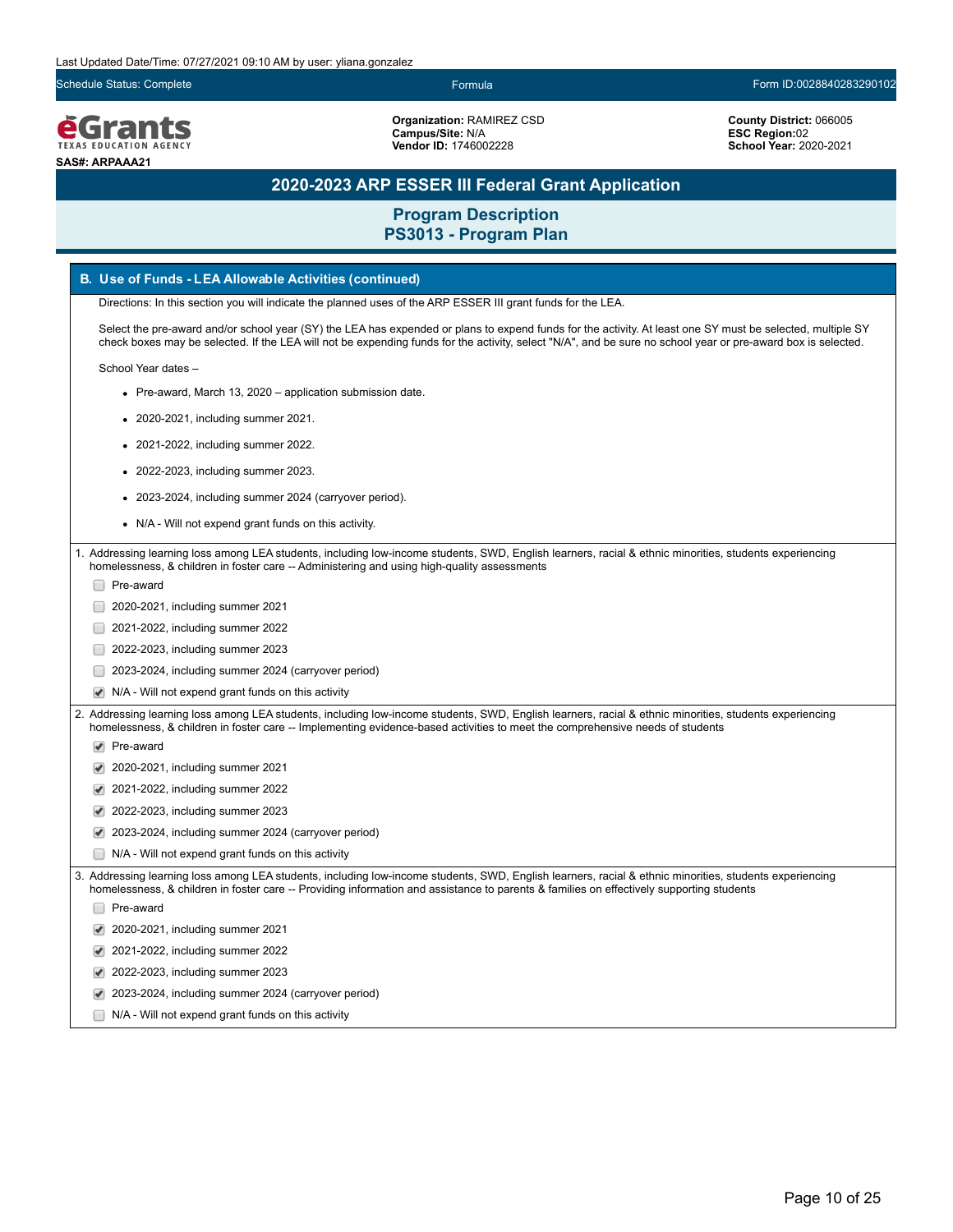Schedule Status: Complete Formula Form ID:0028840283290102

**EGrants SAS#: ARPAAA21**

**Organization:** RAMIREZ CSD **Campus/Site:** N/A **Vendor ID:** 1746002228

**County District:** 066005 **ESC Region:**02 **School Year:** 2020-2021

### **2020-2023 ARP ESSER III Federal Grant Application**

| 4. Addressing learning loss among LEA students, including low-income students, SWD, English learners, racial & ethnic minorities, students experiencing<br>homelessness, & children in foster care -- Tracking student attendance and improving student engagement in distance education |  |  |
|------------------------------------------------------------------------------------------------------------------------------------------------------------------------------------------------------------------------------------------------------------------------------------------|--|--|
| Pre-award                                                                                                                                                                                                                                                                                |  |  |
| 2020-2021, including summer 2021                                                                                                                                                                                                                                                         |  |  |
| 2021-2022, including summer 2022                                                                                                                                                                                                                                                         |  |  |
| 2022-2023, including summer 2023                                                                                                                                                                                                                                                         |  |  |
| 2023-2024, including summer 2024 (carryover period)                                                                                                                                                                                                                                      |  |  |
| N/A - Will not expend grant funds on this activity                                                                                                                                                                                                                                       |  |  |
| 5. School facility repairs and improvements to enable operation of schools to reduce risk of virus transmission and exposure to environmental health hazards, and to<br>support student health needs                                                                                     |  |  |
| Pre-award                                                                                                                                                                                                                                                                                |  |  |
| 2020-2021, including summer 2021                                                                                                                                                                                                                                                         |  |  |
| 2021-2022, including summer 2022                                                                                                                                                                                                                                                         |  |  |
| 2022-2023, including summer 2023                                                                                                                                                                                                                                                         |  |  |
| 2023-2024, including summer 2024 (carryover period)                                                                                                                                                                                                                                      |  |  |
| N/A - Will not expend grant funds on this activity                                                                                                                                                                                                                                       |  |  |
| 6. Inspection, testing, maintenance, repair, replacement, and upgrade projects to improve the indoor air quality in school facilities, including  mechanical and non-<br>mechanical heating, ventilation, and air conditioning systems                                                   |  |  |
| Pre-award                                                                                                                                                                                                                                                                                |  |  |
| 2020-2021, including summer 2021                                                                                                                                                                                                                                                         |  |  |
| 2021-2022, including summer 2022                                                                                                                                                                                                                                                         |  |  |
| 2022-2023, including summer 2023                                                                                                                                                                                                                                                         |  |  |
| 2023-2024, including summer 2024 (carryover period)                                                                                                                                                                                                                                      |  |  |
| N/A - Will not expend grant funds on this activity                                                                                                                                                                                                                                       |  |  |
| 7. Inspection, testing, maintenance, repair, replacement, and upgrade projects to improve the indoor air quality in school facilities, including  filtering, purification<br>and other air cleaning, fans, control systems                                                               |  |  |
| Pre-award                                                                                                                                                                                                                                                                                |  |  |
| 2020-2021, including summer 2021                                                                                                                                                                                                                                                         |  |  |
| 2021-2022, including summer 2022                                                                                                                                                                                                                                                         |  |  |
| 2022-2023, including summer 2023                                                                                                                                                                                                                                                         |  |  |
| 2023-2024, including summer 2024 (carryover period)                                                                                                                                                                                                                                      |  |  |
| N/A - Will not expend grant funds on this activity                                                                                                                                                                                                                                       |  |  |
| 8. Inspection, testing, maintenance, repair, replacement, and upgrade projects to improve the indoor air quality in school facilities, including  window and door<br>repair and replacement                                                                                              |  |  |
| Pre-award                                                                                                                                                                                                                                                                                |  |  |
| 2020-2021, including summer 2021                                                                                                                                                                                                                                                         |  |  |
| 2021-2022, including summer 2022                                                                                                                                                                                                                                                         |  |  |
| 2022-2023, including summer 2023                                                                                                                                                                                                                                                         |  |  |
| 2023-2024, including summer 2024 (carryover period)                                                                                                                                                                                                                                      |  |  |
| N/A - Will not expend grant funds on this activity                                                                                                                                                                                                                                       |  |  |
|                                                                                                                                                                                                                                                                                          |  |  |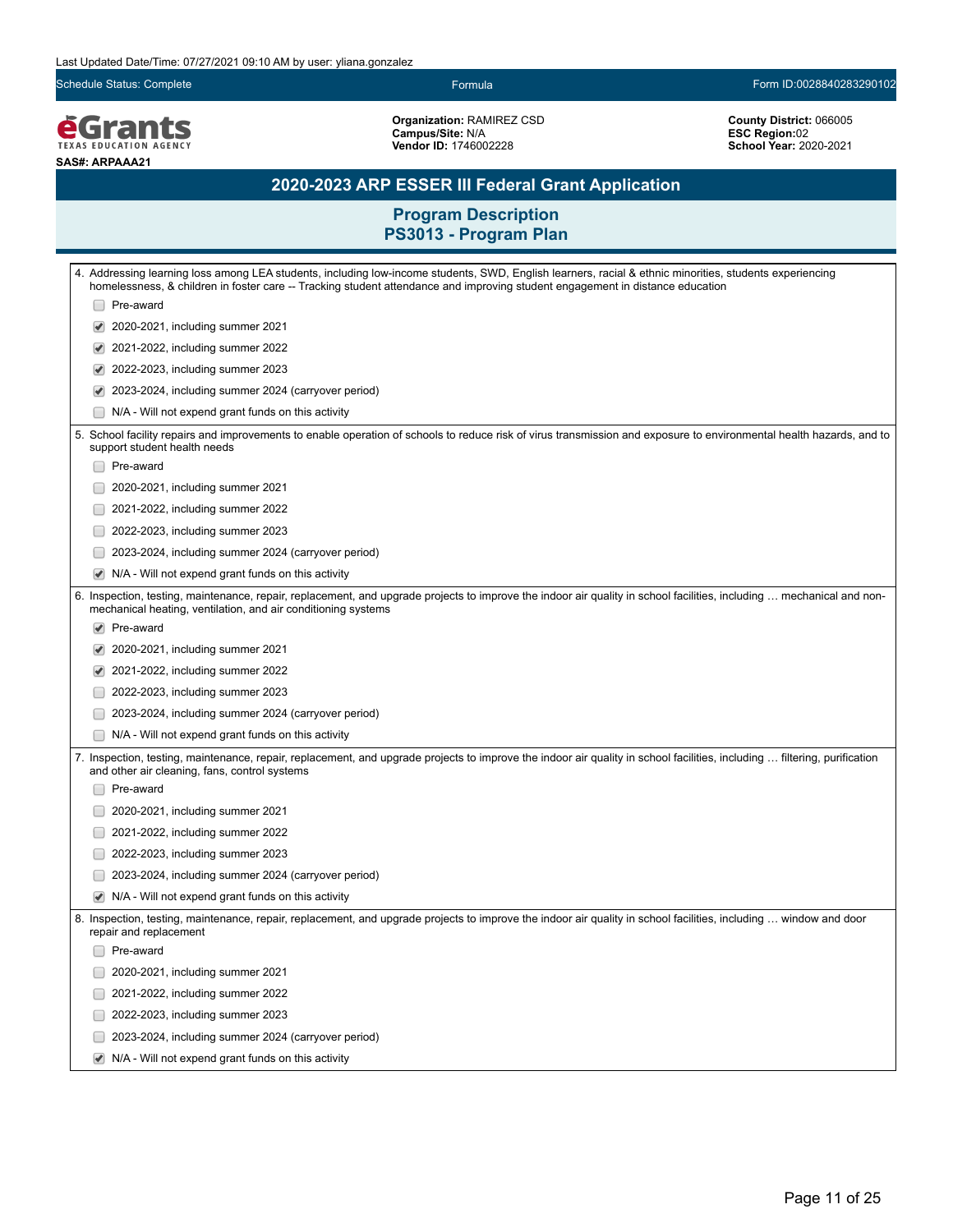Schedule Status: Complete Formula Form ID:0028840283290102

**EGrants SAS#: ARPAAA21**

**Organization:** RAMIREZ CSD **Campus/Site:** N/A **Vendor ID:** 1746002228

**County District:** 066005 **ESC Region:**02 **School Year:** 2020-2021

### **2020-2023 ARP ESSER III Federal Grant Application**

| 9. Developing strategies and implementing public health protocols including, to the greatest extent practicable, policies in line with quidance from CDC for the<br>reopening and operation of school facilities |  |  |  |
|------------------------------------------------------------------------------------------------------------------------------------------------------------------------------------------------------------------|--|--|--|
| Pre-award                                                                                                                                                                                                        |  |  |  |
| 2020-2021, including summer 2021                                                                                                                                                                                 |  |  |  |
| 2021-2022, including summer 2022                                                                                                                                                                                 |  |  |  |
| 2022-2023, including summer 2023                                                                                                                                                                                 |  |  |  |
| 2023-2024, including summer 2024 (carryover period)                                                                                                                                                              |  |  |  |
| N/A - Will not expend grant funds on this activity                                                                                                                                                               |  |  |  |
| 10. Other activities that are necessary to maintain the operation of and continuity of services in the LEA                                                                                                       |  |  |  |
| Pre-award<br>$\Box$                                                                                                                                                                                              |  |  |  |
| 2020-2021, including summer 2021                                                                                                                                                                                 |  |  |  |
| 2021-2022, including summer 2022<br>✔                                                                                                                                                                            |  |  |  |
| 2022-2023, including summer 2023                                                                                                                                                                                 |  |  |  |
| 2023-2024, including summer 2024 (carryover period)                                                                                                                                                              |  |  |  |
| N/A - Will not expend grant funds on this activity                                                                                                                                                               |  |  |  |
| 11. Other activities that are necessary to  continuing to employ existing staff of the LEA                                                                                                                       |  |  |  |
| Pre-award                                                                                                                                                                                                        |  |  |  |
| 2020-2021, including summer 2021                                                                                                                                                                                 |  |  |  |
| 2021-2022, including summer 2022<br>$\blacktriangledown$                                                                                                                                                         |  |  |  |
| 2022-2023, including summer 2023                                                                                                                                                                                 |  |  |  |
| 2023-2024, including summer 2024 (carryover period)<br>$\blacktriangledown$                                                                                                                                      |  |  |  |
| N/A - Will not expend grant funds on this activity                                                                                                                                                               |  |  |  |
|                                                                                                                                                                                                                  |  |  |  |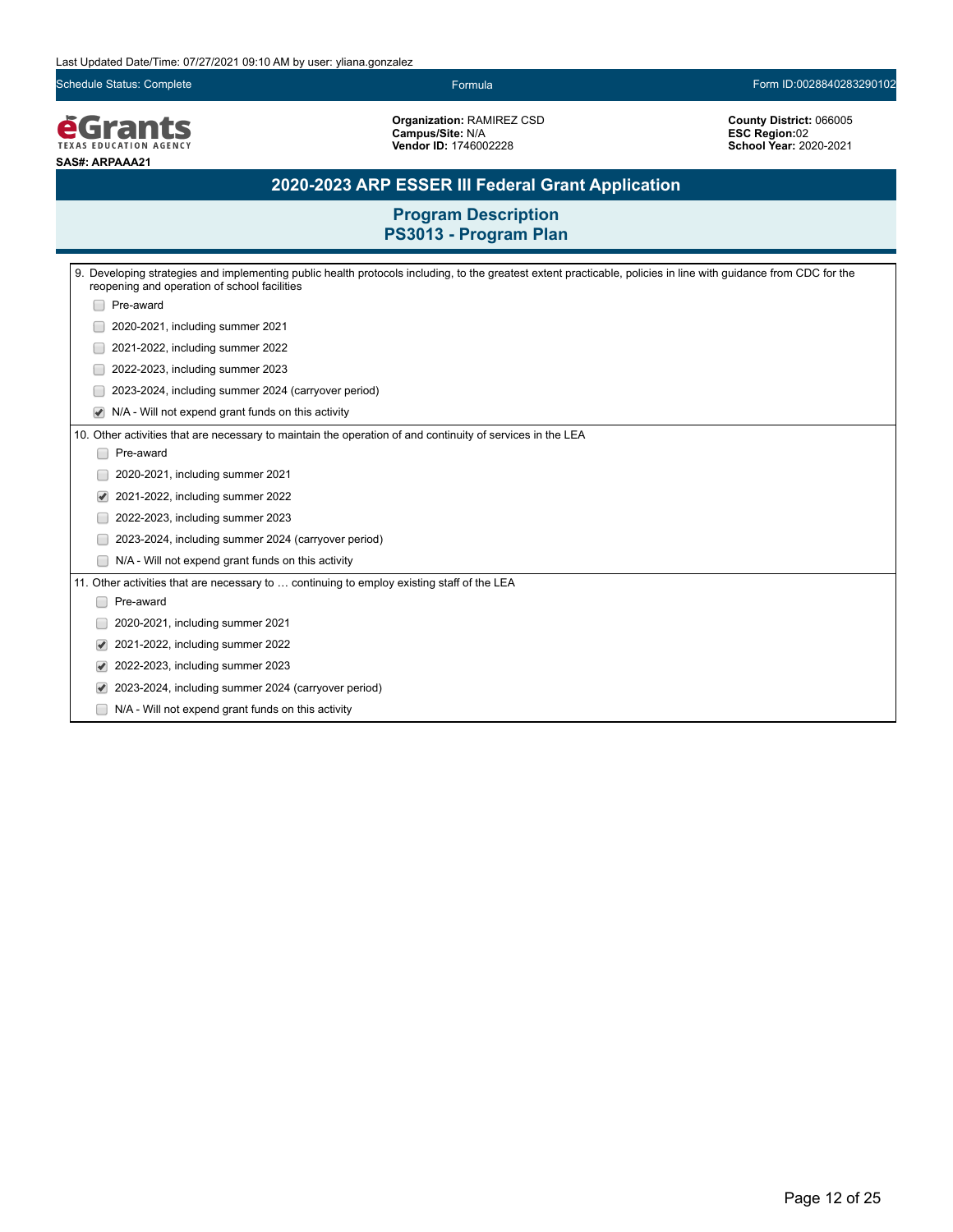### **e**Grants **TEXAS EDUCATION AGENCY SAS#: ARPAAA21**

**Organization:** RAMIREZ CSD **Campus/Site:** N/A **Vendor ID:** 1746002228

#### Schedule Status: Complete Formula Form ID:0028840283290102

**County District:** 066005 **ESC Region:**02 **School Year:** 2020-2021

### **2020-2023 ARP ESSER III Federal Grant Application**

### **Program Description PS3013 - Program Plan**

#### **C. LEA Needs Process**

- 1. Which of the following processes did the LEA follow to determine the needs of the LEA caused by the pandemic that would not be reimbursed by other fund sources (Federal Emergency Management Agency (FEMA), Child Nutrition Program, Child Care & Development Block Grant (CCDBG))? Directions: Select the types of activities the LEA followed in conducting its process to identify the added needs caused by the pandemic. Check all that apply.
	- LEA conducted surveys to district-level staff.
	- LEA conducted surveys to campus-level staff.
	- LEA conducted surveys to parents.
	- LEA conducted surveys to students.
	- LEA surveyed community groups (i.e., government officials, business, law enforcement, nonprofit organizations, etc.).
	- LEA sent direct communication to staff, parents, and/or students to gather input.
	- E LEA reviewed and analyzed data from local and state health authorities.
	- LEA identified needs as issues arose that were out of the ordinary.
	- LEA reviewed documented comprehensive needs assessment considering the pandemic to determine needs.
	- LEA consulted with local school board to determine needs.
	- LEA followed some type of documented disaster or emergency plan with specific needs assessment processes.
	- LEA used professional or contracted services to collect, disaggregate, and/or analyze data related to needs.
	- $\blacktriangleright$ LEA determined needs through another process or data points not listed above.
	- LEA completed a focused or problem-oriented assessment.
	- LEA completed an emergency assessment.
	- LEA completed a time-lapsed assessment.
	- LEA completed an initial comprehensive assessment.
	- LEA completed an ongoing or partial assessment.
	- LEA completed a different needs assessment process not described above.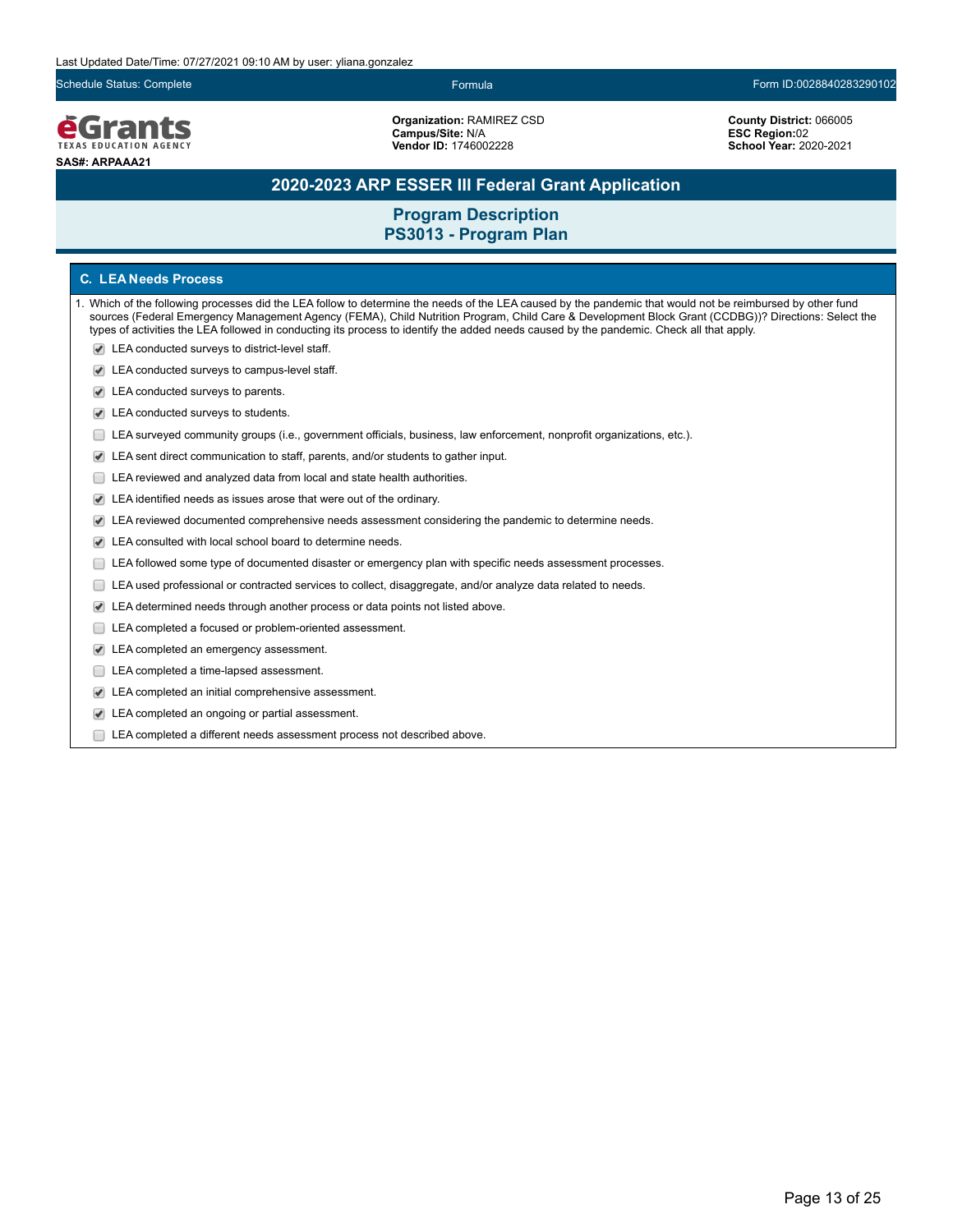Schedule Status: Complete Formula Form ID:0028840283290102

**e**Grants **TEXAS EDUCATION AGENCY SAS#: ARPAAA21**

**Organization:** RAMIREZ CSD **Campus/Site:** N/A **Vendor ID:** 1746002228

**County District:** 066005 **ESC Region:**02 **School Year:** 2020-2021

### **2020-2023 ARP ESSER III Federal Grant Application**

**Program Description PS3013 - Program Plan**

2. How did the LEA prioritize the needs identified in Line 1 above? Directions: Select the types of processes the LEA followed in prioritizing the needs of the LEA in determining what activities would be funded with ESSER III funds. Check all that apply. If all identified needs are being met with ESSER III funds, select "All needs met; no prioritization needed." **LEA** focused on largest expenditures. LEA focused on needs serving the largest number of students. LEA focused on needs serving the largest number of staff. LEA consulted with local school board to prioritize needs. LEA focused on Economically Disadvantaged or Socioeconomically Disadvantaged data. LEA focused on serving needs of identified student groups (at-risk, migrant, immigrant, SWD, English Learners, Homeless, Foster, etc.). LEA ranked campus needs per SC5000. LEA focused on governance needs. LEA focused on wellness needs. LEA focused on instructional continuity needs. **LEA** focused on postsecondary needs for seniors. LEA focused on facility needs. LEA focused on school operational needs. LEA focused on technology needs. **LEA focused on Personal Protective Equipment (PPE).** LEA focused on professional development and training needs to facilitate transition to remote/online/virtual classrooms and teaching. LEA prioritized needs through another process or data points not listed above. All needs met; no prioritization needed.

#### **D. Maintenance of Equity**

Directions: Select one applicable response for which the LEA is exempt from the required Maintenance of Equity provision. If the LEA is not exempt from this provision, select "No".

1. Is the LEA exempt from the required Maintenance of Equity provision?

**√** No

Yes, LEA has fewer than 1,000 total enrollment

- **The State State State State State State State State State State State State State State State State State State State State State State State State State State State State State State State State State State State State S**
- Yes, LEA has only one campus per grade span (elementary, middle school, high school) within the LEA
- Maybe, the LEA will apply to USDE for a waiver for exceptional or uncontrollable circumstances
- $\Box$  Maybe, the LEA will apply to USDE for a waiver for a precipitous decline in financial resources in the LEA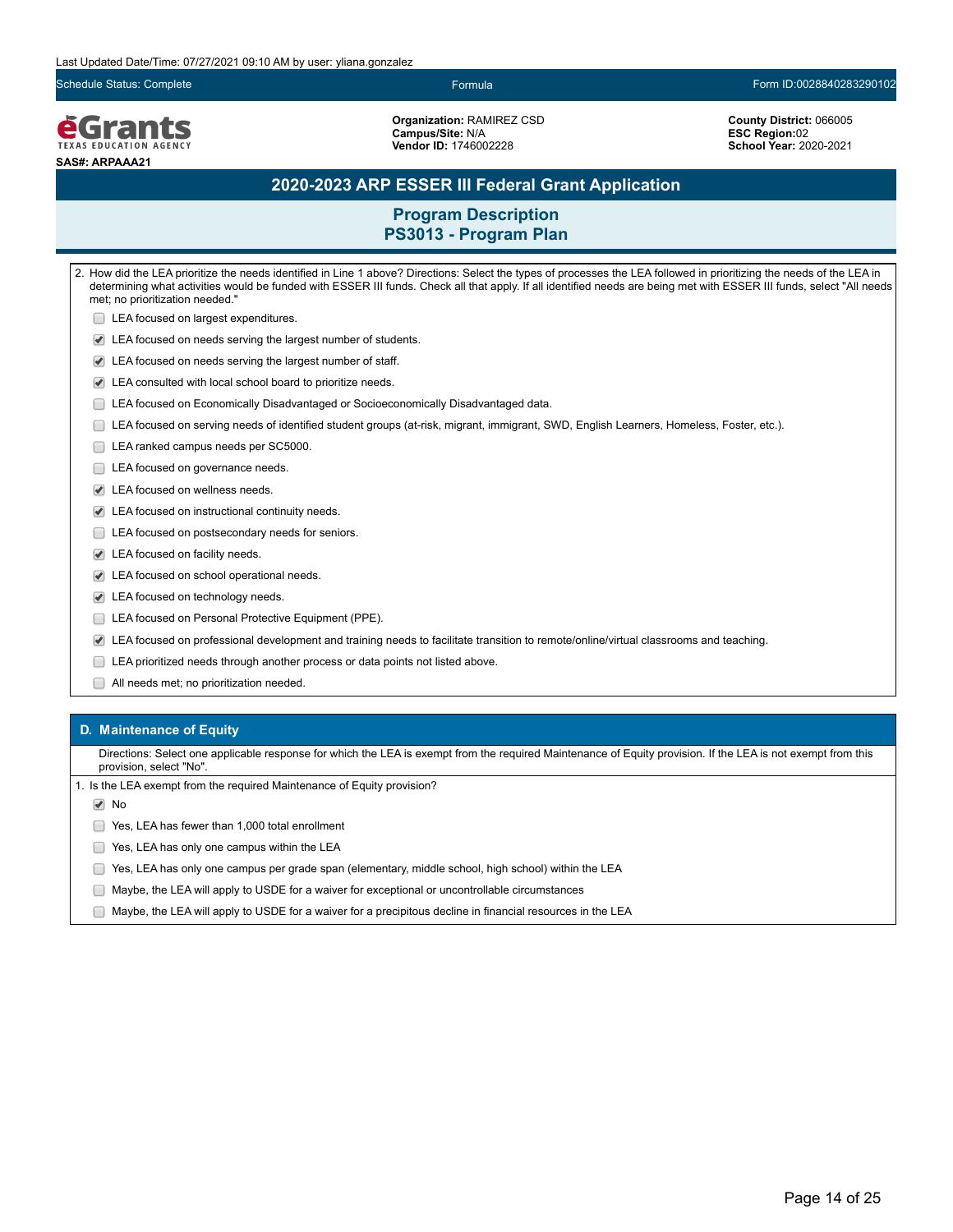Schedule Status: Complete Formula Form ID:0028840283290102

### **e**Grants TEXAS EDUCATION AGENCY **SAS#: ARPAAA21**

**Organization:** RAMIREZ CSD **Campus/Site:** N/A **Vendor ID:** 1746002228

**County District:** 066005 **ESC Region:**02 **School Year:** 2020-2021

### **2020-2023 ARP ESSER III Federal Grant Application**

### **Program Description PS3013 - Program Plan**

#### **E. Required Assurances**

- 1. Select the following checkboxes to indicate your compliance with the required assurances.
	- The LEA assures that although funds may be used for one-time or ongoing purposes, the LEA understands the use of the funds for ongoing purposes could result in funding deficits in future years after the funding expires on September 30, 2024. The LEA assures it makes no assumption that the state will provide replacement state funds in future years, and that this fact will be raised and explicitly discussed in a meeting of its governing board.
	- The LEA assures that it engaged in meaningful consultation with stakeholders and gave the public an opportunity to provide input in the development of its  $\overline{\mathcal{L}}$ plan for the uses of ARP ESSER III funds.
	- The LEA assures that it specifically, engaged in meaningful consultation with students; families; school and district administrators (including special education administrators); and teachers, principals, school leaders, other educators, school staff.
	- The LEA assures that it specifically, engaged in meaningful consultation with, and to the extent present in or served by the LEA tribes, civil rights organizations (including disability rights organizations).
	- The LEA assures that it engaged in meaningful consultation with stakeholders representing the interests of children with disabilities, English language  $\blacktriangledown$ learners, children experiencing homelessness, children in foster care, migrant students, children who are incarcerated, and other underserved students.
	- The LEA assures that its plan for the uses of ARP ESSER III funds is provided in an understandable and uniform format.
	- The LEA assures, to the extent practicable, the plan is written in a language that parents can understand or, if not practicable, orally translated; and, upon request by a parent who is an individual with a disability, provided in an alternative format accessible to that parent.
	- The LEA assures that the program schedules to this application, or a separate document containing all the information included in the program schedules, serving as the LEA's plan for the uses of ARP ESSER III funds will be posted to the LEA's website within 30 days of receiving its ESSER III Notice of Grant Award.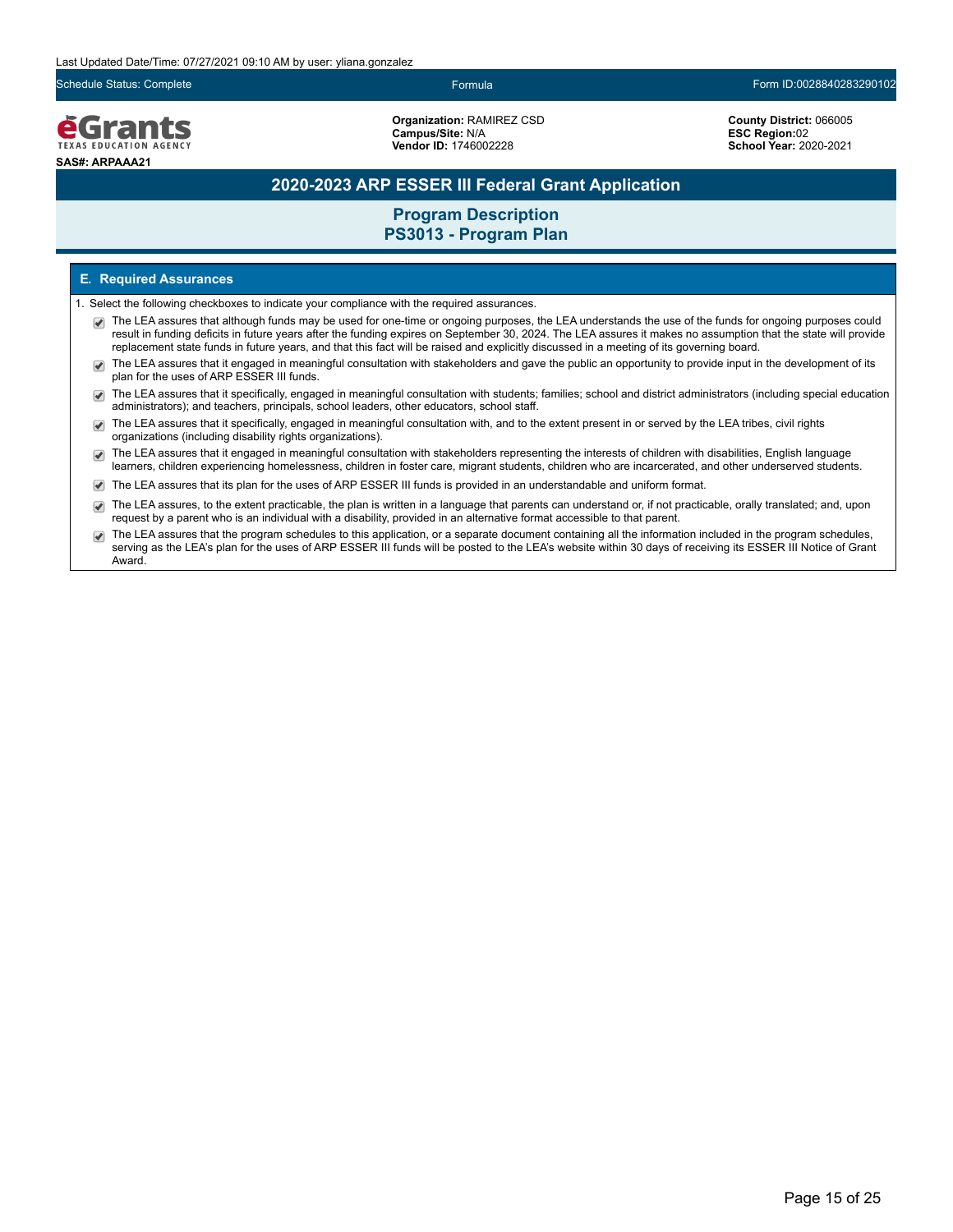Schedule Status: Complete Formula Form ID:0028840283290102



**Organization:** RAMIREZ CSD **Campus/Site:** N/A **Vendor ID:** 1746002228

**County District:** 066005 **ESC Region:**02 **School Year:** 2020-2021

### **2020-2023 ARP ESSER III Federal Grant Application**

**Program Description PS3014 - Program Narrative**

#### **A. Pre-Award**

Directions: Enter "No" if no activity is marked as pre-award in Sections A and B in PS3013. You must enter an amount if any activity is marked as pre-award in Sections A and B in PS3013. The combination of an activity marked as pre-award in Sections A and B in PS3013 and an amount entered below will constitute the required prior approval process for pre-award costs.

1. Enter the total dollar amount of ESSER III funds to be charged as pre-award costs for the activities indicated in Sections A and B in PS3013 as occurring during pre-award (March 13, 2020, through the application submission date).

 $|$ \$8,400

#### **B. Minimum Required Set-Aside**

Directions: You must enter an amount that is at least 20% of your total budget. You will be required to report this set-aside by activity and student group in future reporting.

1. Enter the total dollar amount of ESSER III funds to be expended to meet the 20% minimum required set-aside for learning loss mitigation, including through afterschool, summer school, extended day/year programs, targeted to students from low-income families, students of color, English learners, children with disabilities, students experiencing homelessness, children in foster care, and migratory students.

\$31,854

2. Briefly describe the activities selected in PS3013 questions A16, A17, B1, B2, and/or B3. A response in at least one of these PS3013 questions is required.

Summer School, 1 elementary Reading/Math interventionist to support accelerated learning and address learning loss in targeted small group instruction and implementation of technology to aid in regular interaction between students and teachers

3. Briefly describe the activities selected in PS3013 questions A6, A13, A15, A17, B1, B2, and/or B3. A response in at least one of these PS3013 questions is required.

Implementation of district-wide social emotional learning software to support students/staff social and emotional needs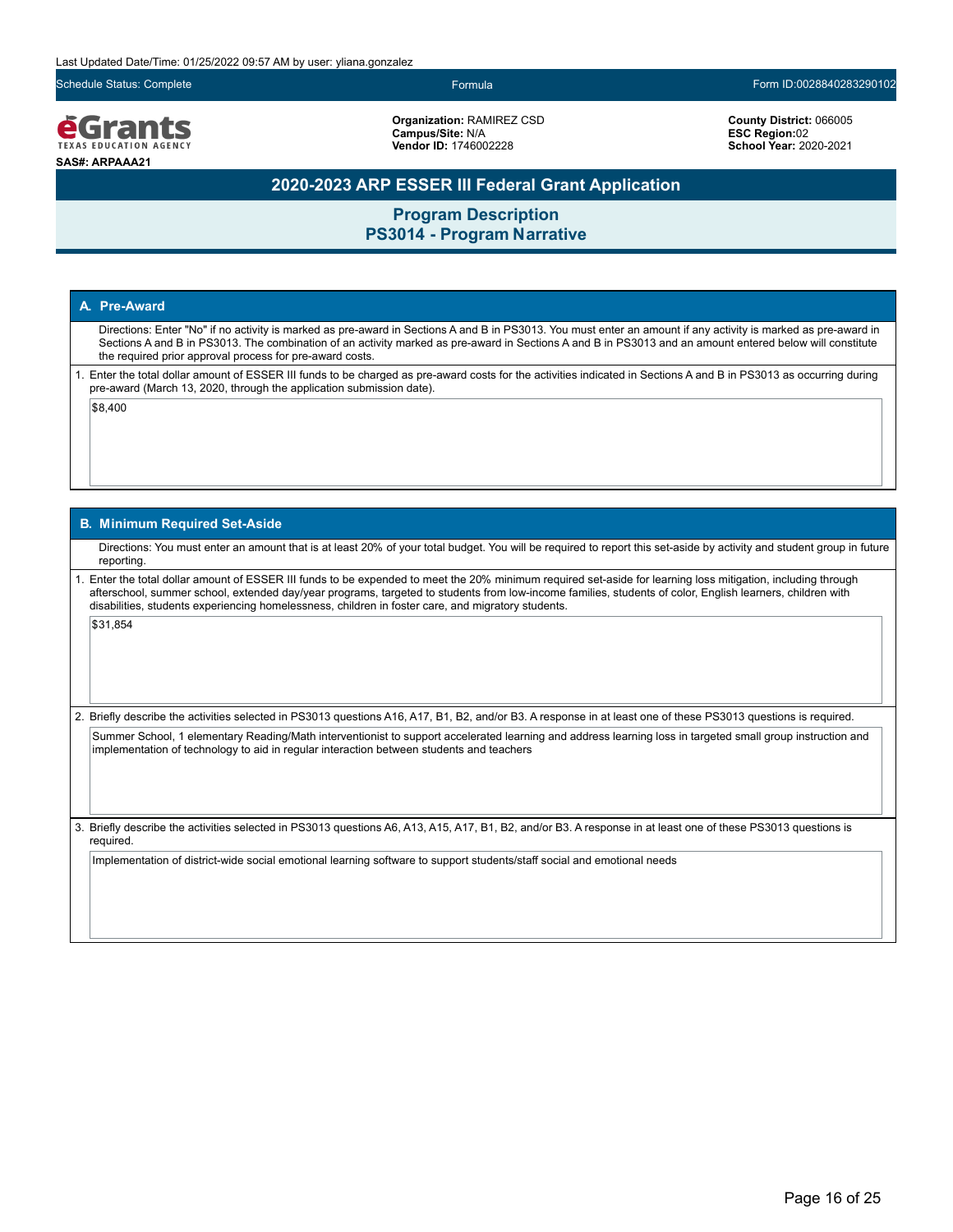**e**Grants TEXAS EDUCATION AGENCY **SAS#: ARPAAA21**

**Organization:** RAMIREZ CSD **Campus/Site:** N/A **Vendor ID:** 1746002228

Schedule Status: Complete Formula Form ID:0028840283290102

**County District:** 066005 **ESC Region:**02 **School Year:** 2020-2021

### **2020-2023 ARP ESSER III Federal Grant Application**

**Program Description**

### **PS3014 - Program Narrative**

#### **C. Safe Return to In-Person Instruction and Continuity of Services Plan**

Directions: Your plan must be made available for public comment and take any comments received into account before posting the final plan to the web site listed below. A previously developed plan may meet this compliance requirement if it meets the statutory requirements. TEA will randomly verify the plan is available at the link provided after Notice of Grant Awards (NOGAs) are issued.

1. Enter the direct web link to the LEA's web page where you post your required "Safe Return to In-Person Instruction and Continuity of Services Plan" and the PS3013 and PS3014 program schedules to this application, or a separate document containing all the information included in the program schedules, serving as the LEA's plan for the uses of ARP ESSER III funds within 30 days of receiving your ESSER III Grant NOGA. These plans must be reviewed at least every 6 months and updated as appropriate.

www.ramirezcsd.esc2.net

**D. Prevention and Mitigation Strategies Consistent with Centers for Disease Control and Prevention (CDC)**

1. Briefly describe the activities selected in PS3013 questions A5, A8, A9, B5, B6, B7, B8, and/or B9. If none of these activities were selected, enter "No prevention and mitigation strategies funded."

Renovations & Repairs - air quality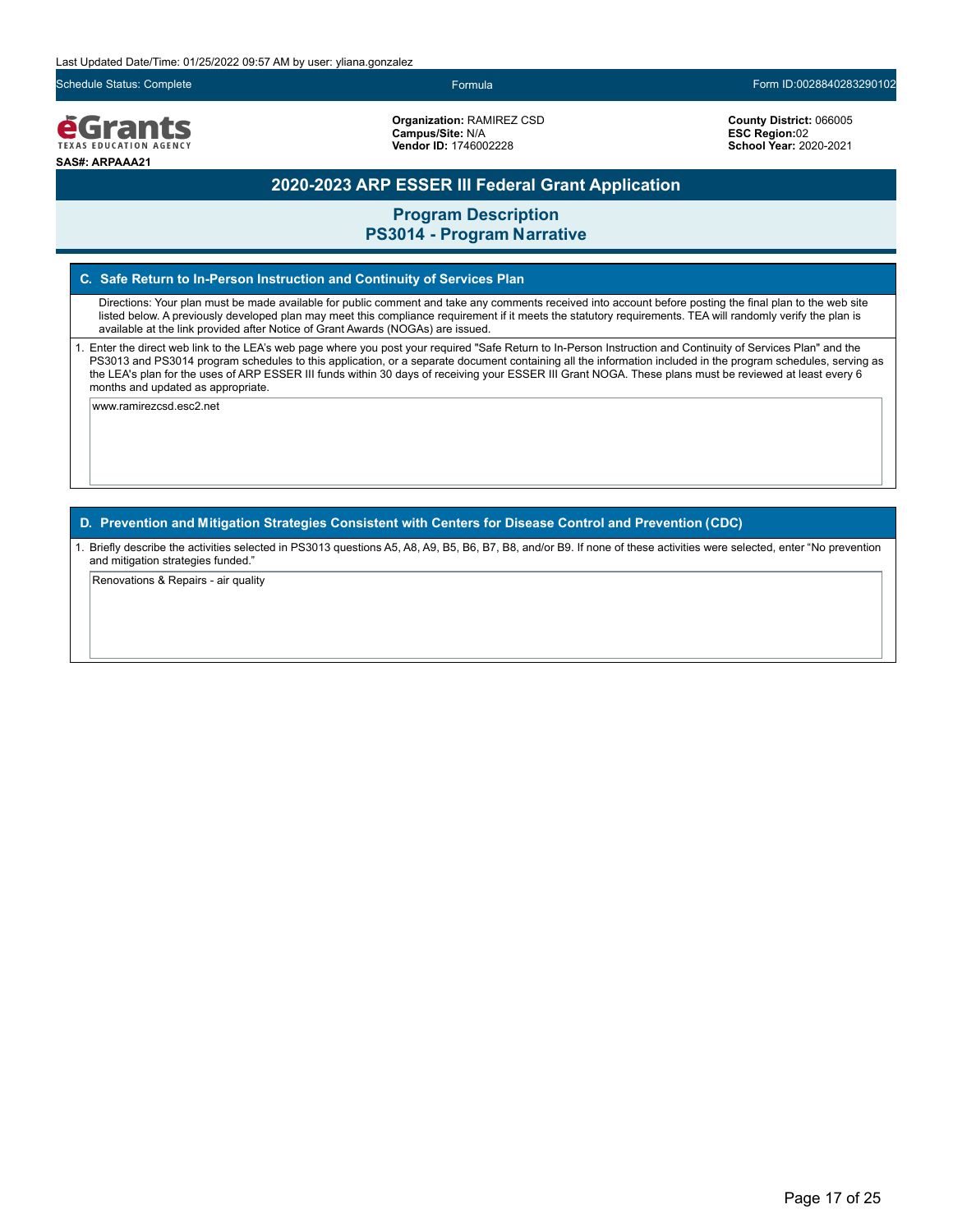**Organization:** RAMIREZ CSD **Campus/Site:** N/A **Vendor ID:** 1746002228

Schedule Status: Complete Form ID:0028840283290102

**School Year:** 2020-2021

**County District:** 066005 **ESC Region:**02

*<u>EGrants</u>* **SAS#: ARPAAA21**

**2020-2023 ARP ESSER III Federal Grant Application**

**Program Description PS3400 - Equitable Access and Participation**

### **Part 1: Equitable Access and Participation** Help **Contract of the Contract of Contract Access** and Participation

Indicate below whether any barriers exist to equitable access and participation for any groups that receive services funded by this grant.

The applicant assures that no barriers exist to equitable access and participation for any groups receiving services funded by any grant within this application. Barriers exist to equitable access and participation for the following groups receiving services funded by any grant within this application, as described below.

|                               | <b>Barriers</b>   |                         |  |
|-------------------------------|-------------------|-------------------------|--|
|                               | <b>Group</b>      | <b>Description</b>      |  |
| $\overline{\phantom{a}}$<br>┘ | Select One<br>. . |                         |  |
|                               |                   | Add Line<br>Remove Line |  |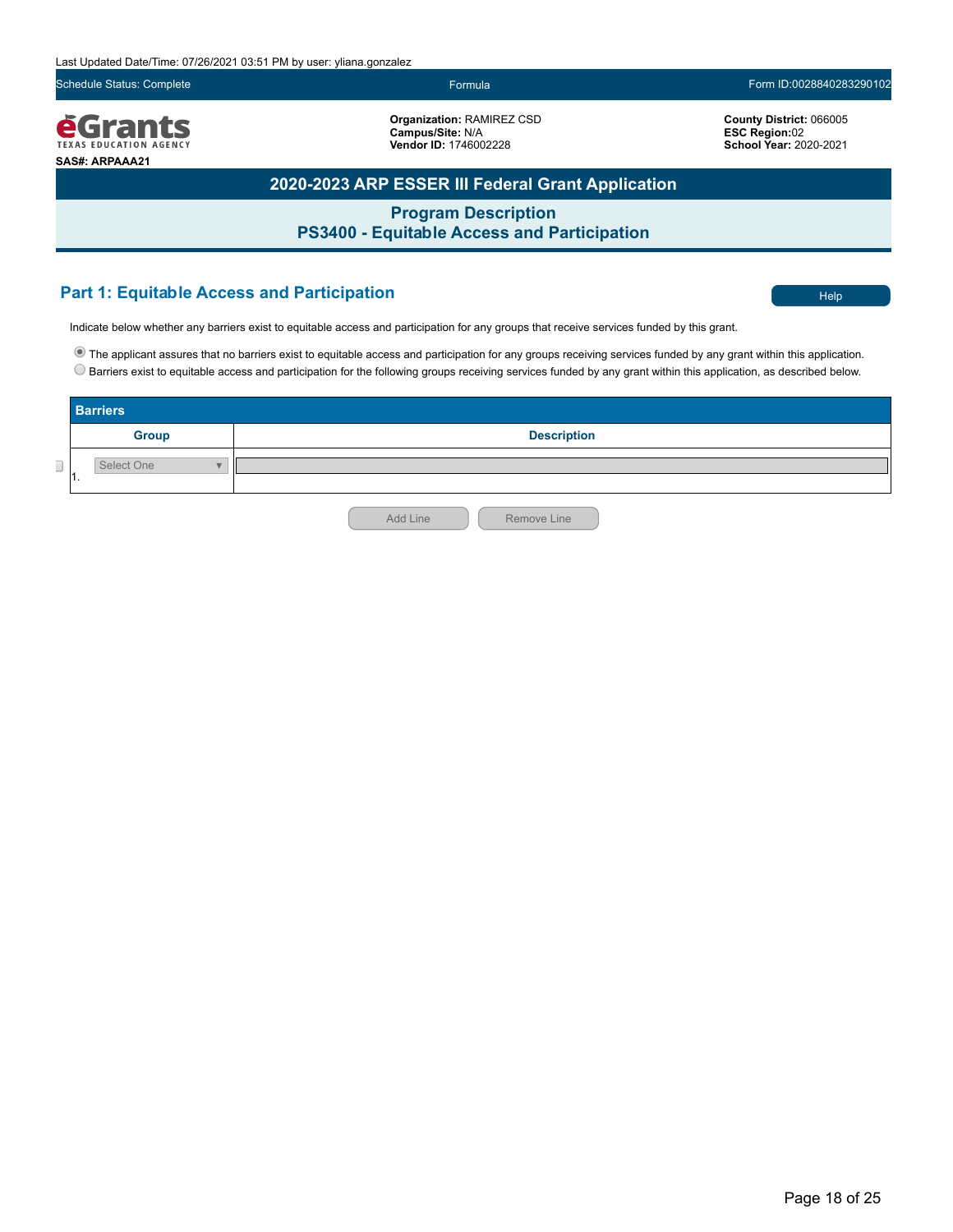Schedule Status: Complete Formula Form ID:0028840283290102

**County District:** 066005 **ESC Region:**02 **School Year:** 2020-2021

*<u>e</u>Grants* TEXAS EDUCATION AGENCY **SAS#: ARPAAA21**

**Organization:** RAMIREZ CSD **Campus/Site:** N/A **Vendor ID:** 1746002228

**2020-2023 ARP ESSER III Federal Grant Application**

**Program Budget BS6001 - Program Budget Summary and Support**

### **Statutory Authority: American Rescue Plan (ARP) Act of 2021, Elementary and Secondary School Emergency Relief (ESSER III) Fund**

### **Part 1: Available Funding Part 1: Available Funding**

| <b>Available Funding</b>     |                      |
|------------------------------|----------------------|
| <b>Description</b>           | <b>ARP ESSER III</b> |
| 1. Fund/SSA Code             | 282                  |
| 2. Planning Amount           |                      |
| 3. Final Amount              | \$159,269            |
| 4. Carryover                 |                      |
| 5. Reallocation              |                      |
| <b>Total Funds Available</b> | \$159,269            |

### **Part 2: Budget Summary**

| A. Budgeted Costs                                             |                                        |                              |
|---------------------------------------------------------------|----------------------------------------|------------------------------|
| <b>Description</b>                                            | Class/<br><b>Object</b><br><b>Code</b> | <b>ARP ESSER III</b>         |
| <b>Consolidated Administrative</b><br>$\mathbf{1}$ .<br>Funds |                                        | $\bigcirc$ Yes $\bigcirc$ No |
| 2. Payroll Costs                                              | 6100                                   | \$62,500                     |
| Professional and<br>3. Contracted<br>Services                 | 6200                                   | \$15,000                     |
| Supplies and<br>4.<br>Material                                | 6300                                   | \$81,769                     |
| <b>Other Operating</b><br>5.<br>Costs                         | 6400                                   |                              |
| 6. Debt Services                                              | 6500                                   |                              |
| 7. Capital Outlay                                             | 6600                                   |                              |
| <b>Operating Transfers</b><br>8.<br>Out                       | 8911                                   |                              |
| <b>Total Direct Costs</b>                                     |                                        | \$159,269                    |
| 9. Indirect Costs                                             |                                        |                              |
| <b>Total Budgeted Costs</b>                                   |                                        | \$159,269                    |
| <b>Total Funds Available Minus</b><br><b>Total Costs</b>      |                                        | \$0                          |
| Payments to<br>10. Member Districts of<br><b>SSA</b>          | 6493                                   |                              |

#### **B. Breakout of Direct Admin Costs**

**Part 2B Breakout of Direct Admin Costs is hidden because it does not apply to the funding source(s) for this grant application.**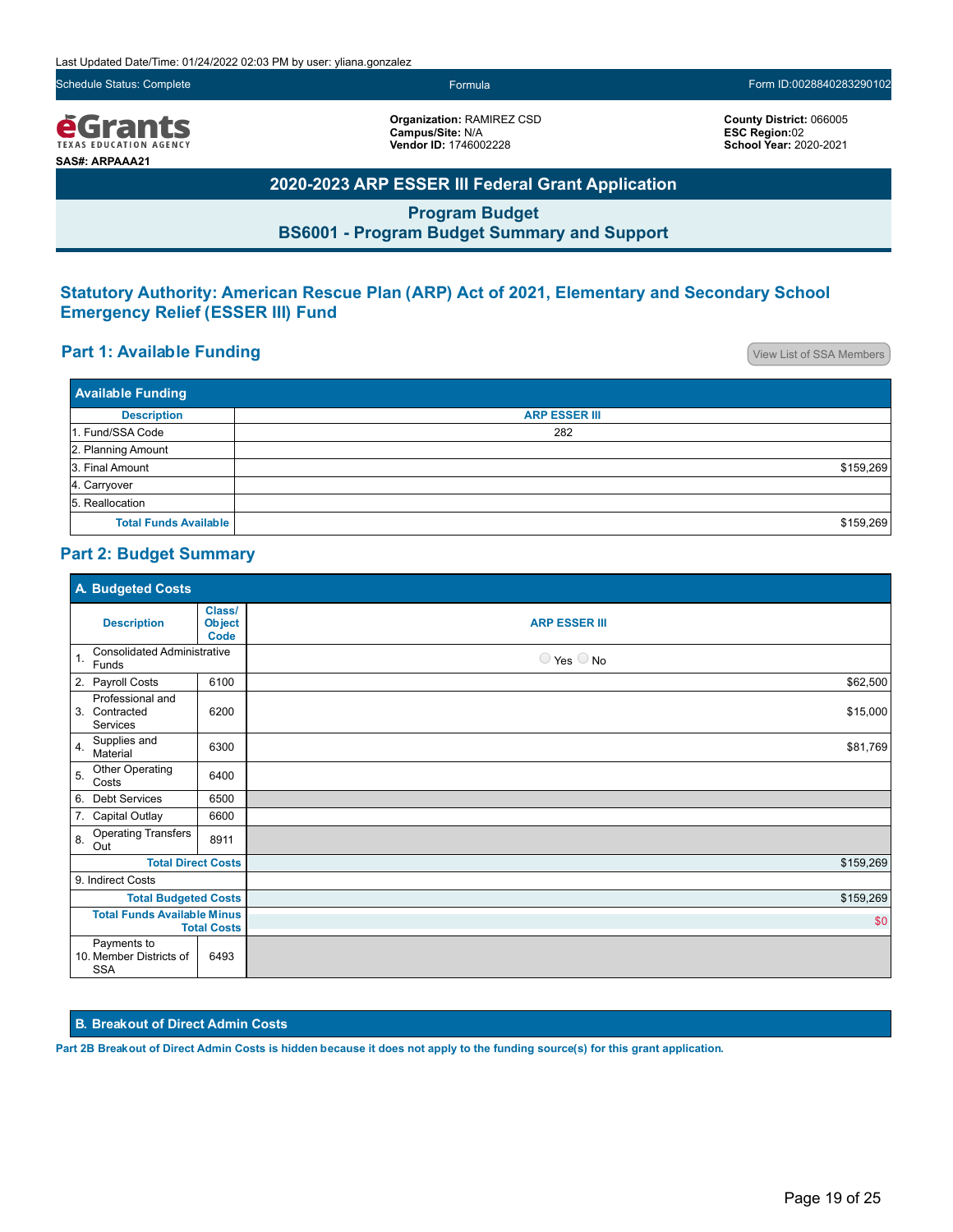eGrants **TEXAS EDUCATION AGENCY SAS#: ARPAAA21**

**Organization:** RAMIREZ CSD **Campus/Site:** N/A **Vendor ID:** 1746002228

**County District:** 066005 **ESC Region:**02 **School Year:** 2020-2021

### **2020-2023 ARP ESSER III Federal Grant Application**

**Program Budget BS6101 - Payroll Costs**

### **Part 1: Total Payroll Costs**

| Payroll costs entered on BS6001 |                      |  |
|---------------------------------|----------------------|--|
|                                 | <b>ARP ESSER III</b> |  |
| <b>Total Payroll Costs</b>      | \$62,500             |  |

### **Part 2: Number and Type of Positions**

| A. Administrative Support or Clerical Staff                       |                      |  |
|-------------------------------------------------------------------|----------------------|--|
| <b>Position Type</b>                                              | <b>ARP ESSER III</b> |  |
| Administrative support or clerical staff<br>(integral to program) |                      |  |

| <b>B. LEA Positions</b>                                                    |                      |  |
|----------------------------------------------------------------------------|----------------------|--|
| <b>Position Type</b>                                                       | <b>ARP ESSER III</b> |  |
| 1. Professional staff                                                      |                      |  |
| 2. Paraprofessionals                                                       |                      |  |
| 3. Administrative support or clerical staff<br>(paid by LEA indirect cost) |                      |  |

| <b>C. Campus Positions</b>                                                 |                      |  |
|----------------------------------------------------------------------------|----------------------|--|
| <b>Position Type</b>                                                       | <b>ARP ESSER III</b> |  |
| 1. Professional staff                                                      |                      |  |
| 2. Paraprofessionals                                                       |                      |  |
| 3. Administrative support or clerical staff<br>(paid by LEA indirect cost) |                      |  |

### **Part 3: Substitute, Extra-Duty, Benefits**

| <b>Substitute, Extra-Duty, Benefits</b>                                                                                                                |  |
|--------------------------------------------------------------------------------------------------------------------------------------------------------|--|
| 1. For schoolwide personnel (includes staff salary, extra-duty pay/beyond normal hours, and substitutes for staff positions at<br>schoolwide campuses) |  |
| 2. Extra duty pay/beyond normal hours for positions not indicated above                                                                                |  |
| 3. Substitutes for public and charter school teachers not indicated above                                                                              |  |
| 4. Stipends for positions not indicated above                                                                                                          |  |

### **Part 4: Confirmation of Payroll Requirements**

**Confirmation of Payroll Requirements**

1. The grantee certifies the federally funded portion of this position and duties are reasonable, necessary, allowable and allocable under the applicable federal fund source. The grantee further certifies that it is in compliance with the federal supplement, not supplant provision applicable to each federal fund source. The grantee assures the grant-funded portion of this position and duties meet the purpose, goals, and objectives of the federal fund source. Documentation must be maintained locally by the grantee that clearly demonstrates the allowable and supplemental nature of the position, as required by each federal fund source, and will provide such documentation to TEA upon request.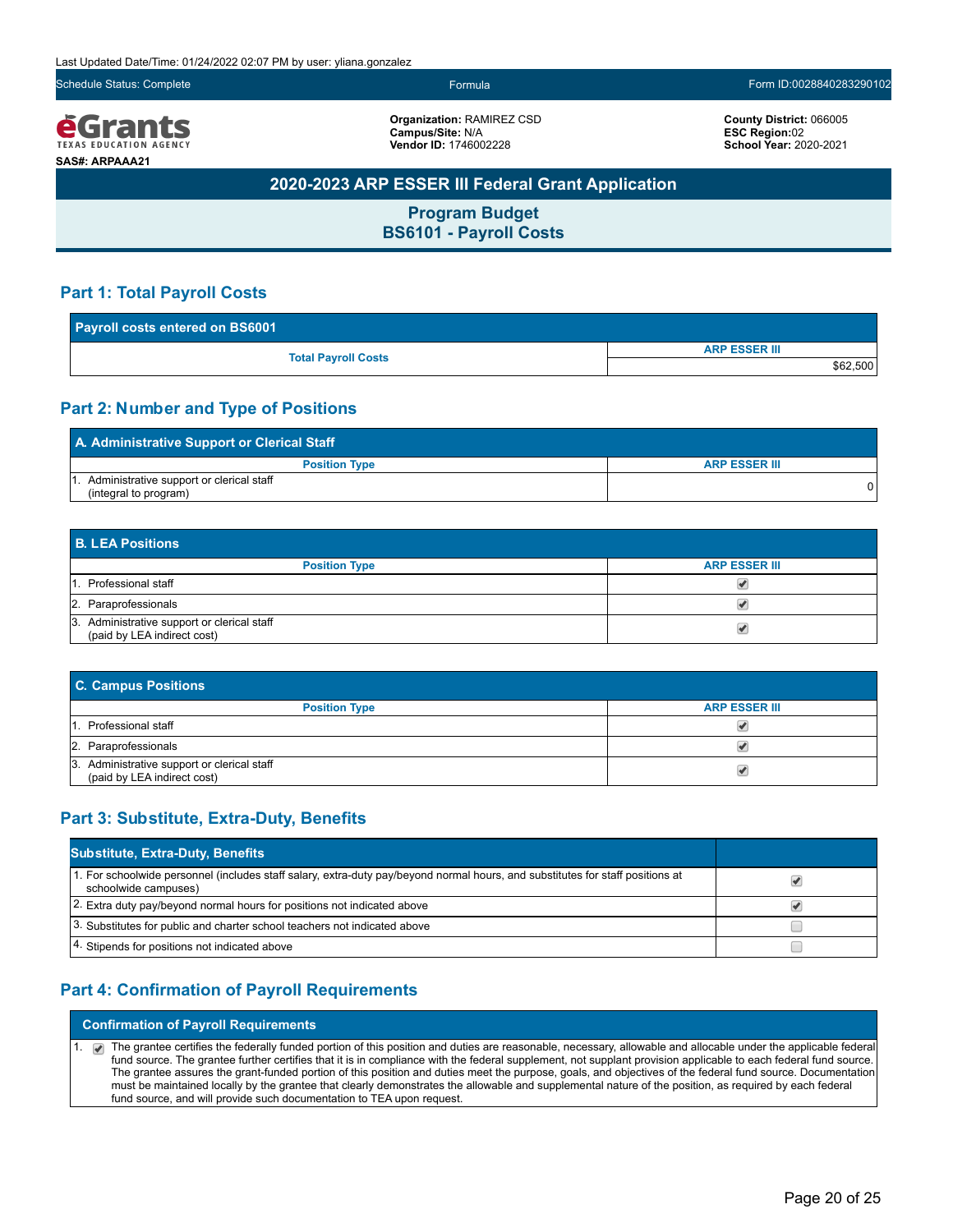Schedule Status: Complete Formula Form ID:0028840283290102

**<u>EGrants</u> SAS#: ARPAAA21**

**Organization:** RAMIREZ CSD **Campus/Site:** N/A **Vendor ID:** 1746002228

**County District:** 066005 **ESC Region:**02 **School Year:** 2020-2021

### **2020-2023 ARP ESSER III Federal Grant Application**

**Program Budget BS6201 - Professional and Contracted Services**

### **Part 1: Professional and Contracted Services**

| <b>Budgeted Costs</b>                                                                                                                            |                      |                      |
|--------------------------------------------------------------------------------------------------------------------------------------------------|----------------------|----------------------|
| <b>Description</b>                                                                                                                               | Class/Object<br>Code | <b>ARP ESSER III</b> |
| 1. Rental or Lease of<br>Buildings, Space in<br>Buildings, or Land                                                                               | 6269                 |                      |
| Professional and<br>2. Consulting<br>Services                                                                                                    | 6219<br>6239<br>6291 | \$0                  |
| <b>Subtotal Professional and</b><br><b>Contracted Services Costs</b>                                                                             |                      |                      |
| <b>Remaining 6200 Costs That Do Not</b><br><b>Require Specific Approval</b><br><b>Total Professional and Contracted</b><br><b>Services Costs</b> |                      | \$15,000             |
|                                                                                                                                                  |                      | \$15,000             |

### **Part 2: Direct Administrative Costs**

**Part 2 Breakout of Direct Administrative Costs is hidden because it does not apply to the funding source(s) for this grant application.**

### **Part 3: Itemized Professional and Consulting Services**

|          | Itemized Professional and Consulting Service (6219, 6239, 6291)   |                         |  |
|----------|-------------------------------------------------------------------|-------------------------|--|
|          | <b>Description</b>                                                | <b>ARP ESSER III</b>    |  |
| Service: |                                                                   |                         |  |
|          | Specify<br>Purpose:                                               |                         |  |
|          |                                                                   | Add Item<br>Delete Item |  |
|          | <b>Total Professional and Consulting</b><br><b>Services Costs</b> |                         |  |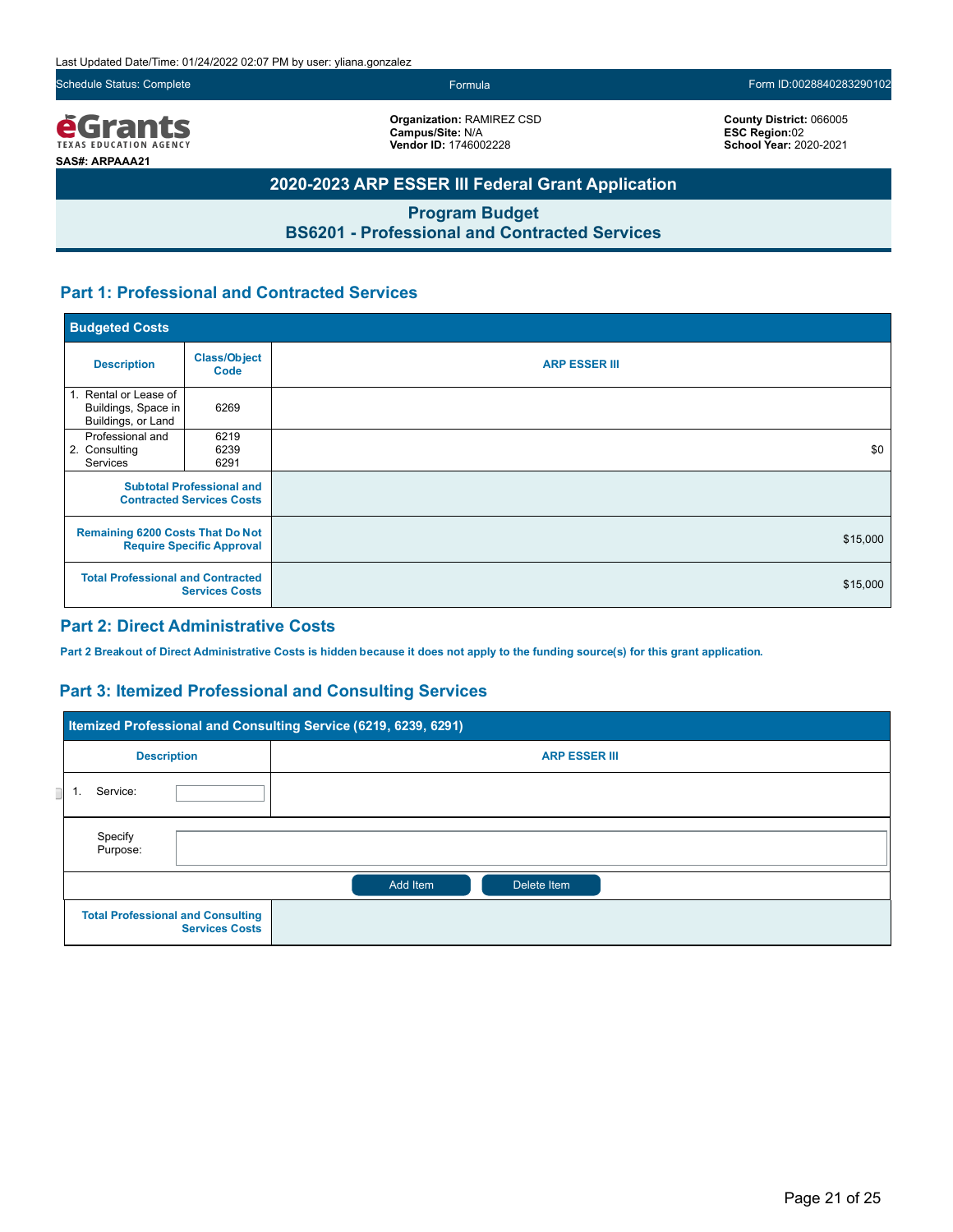Schedule Status: Complete Formula Form ID:0028840283290102

**<u>EGrants</u> SAS#: ARPAAA21**

**Organization:** RAMIREZ CSD **Campus/Site:** N/A **Vendor ID:** 1746002228

**County District:** 066005 **ESC Region:**02 **School Year:** 2020-2021

### **2020-2023 ARP ESSER III Federal Grant Application**

**Program Budget BS6401 - Other Operating Costs**

### **Part 1: Other Operating Costs**

| <b>Budgeted Costs</b>                                                                                                                                                                                                                                                  |                                 |                      |  |  |  |  |  |
|------------------------------------------------------------------------------------------------------------------------------------------------------------------------------------------------------------------------------------------------------------------------|---------------------------------|----------------------|--|--|--|--|--|
| <b>Description</b>                                                                                                                                                                                                                                                     | Class/<br><b>Object</b><br>Code | <b>ARP ESSER III</b> |  |  |  |  |  |
| 1. Out-of-State Travel for<br><b>Employees</b><br>LEA must keep<br>documentation locally.                                                                                                                                                                              | 6411                            |                      |  |  |  |  |  |
| 2. Travel for Students to<br>Conferences (does not<br>include field trips)<br>Requires pre-<br>authorization in writing.                                                                                                                                               | 6412                            |                      |  |  |  |  |  |
| 3. Educational Field Trips<br>LEA must keep<br>documentation locally.                                                                                                                                                                                                  | 6412<br>6494                    |                      |  |  |  |  |  |
| 4. Stipends for Non-<br>employees other than<br>those included in 6419<br>Requires pre-<br>authorization in writing.                                                                                                                                                   | 6413                            |                      |  |  |  |  |  |
| 5. Travel Costs for<br>Officials such as<br><b>Executive Director,</b><br>Superintendent, or<br><b>Board Members</b><br>Allowable only when such<br>costs are directly related<br>to the grant. If Out-of-<br>State Travel, LEA must<br>keep documentation<br>locally. | 6411<br>6419                    |                      |  |  |  |  |  |
| 6. Non-Employee Costs<br>for Conference<br>Requires pre-<br>authorization in writing.                                                                                                                                                                                  | 6419                            |                      |  |  |  |  |  |
| 7. Hosting Conferences<br>for Non-Employees<br>LEA must keep<br>documentation locally.                                                                                                                                                                                 | 64xx                            |                      |  |  |  |  |  |
| <b>Subtotal Other Operating Costs</b>                                                                                                                                                                                                                                  |                                 |                      |  |  |  |  |  |
| <b>Remaining 6400 Costs That Do Not</b><br><b>Require Specific Approval</b>                                                                                                                                                                                            |                                 |                      |  |  |  |  |  |
| <b>Total Other Operating Costs</b>                                                                                                                                                                                                                                     |                                 |                      |  |  |  |  |  |

#### **Part 2: Direct Administrative Costs**

**Part 2 Breakout of Direct Admin Costs is hidden because it does not apply to the funding source(s) for this grant application.**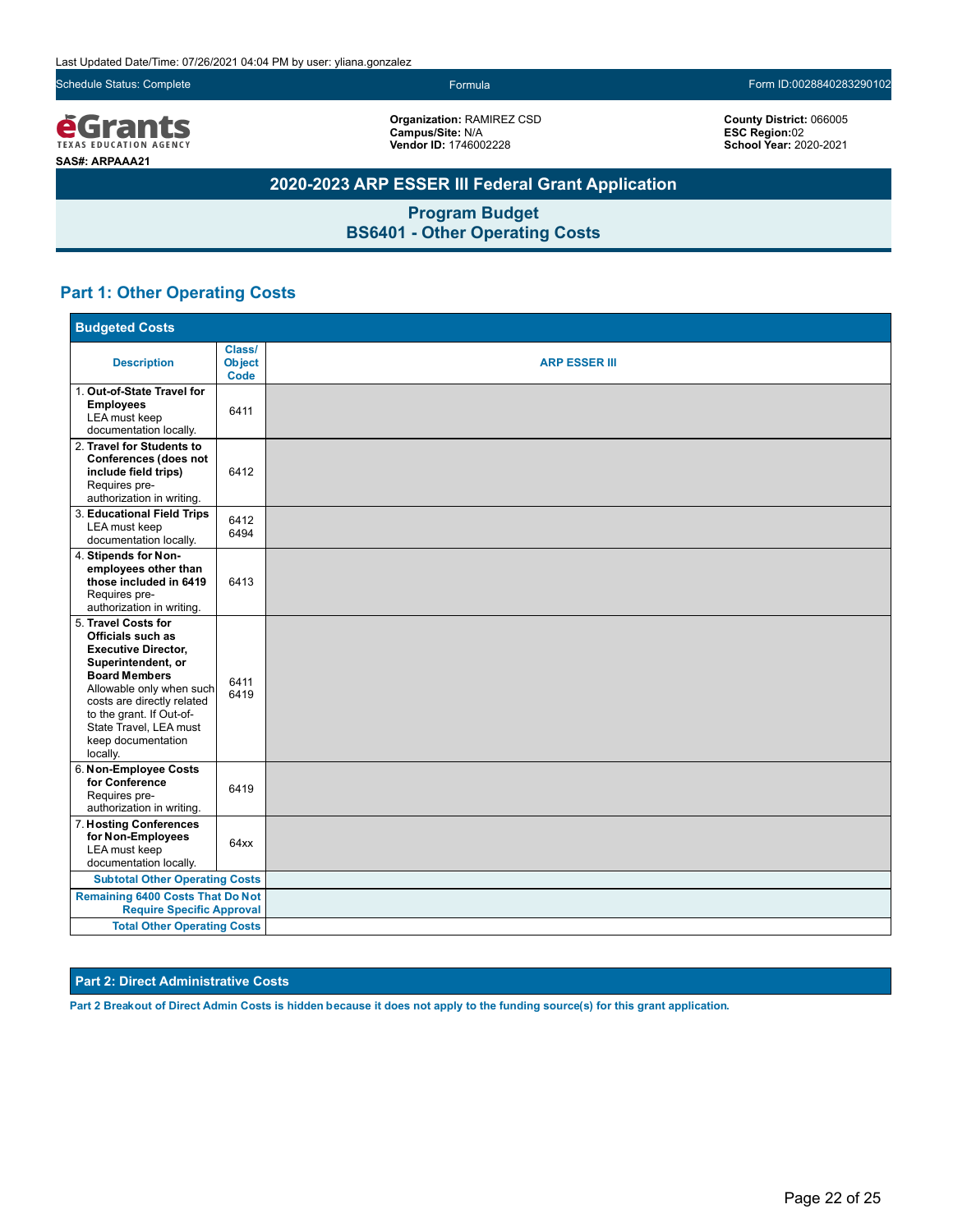Schedule Status: Complete Form ID:0028840283290102

*<u>e</u>Grants* **SAS#: ARPAAA21**

**Organization:** RAMIREZ CSD **Campus/Site:** N/A **Vendor ID:** 1746002228

**County District:** 066005 **ESC Region:**02 **School Year:** 2020-2021

### **2020-2023 ARP ESSER III Federal Grant Application**

**Program Budget BS6501 - Debt Services**

### **Part 1: Capital Lease - Purchase**

| <b>Budgeted Costs</b>           |                                 |                      |
|---------------------------------|---------------------------------|----------------------|
| <b>Description</b>              | Class/<br><b>Object</b><br>Code | <b>ARP ESSER III</b> |
| 1. Capital Lease -<br>Principal | 6512                            |                      |
| 2. Capital Lease -<br>Interest  | 6522                            |                      |
| 3. Capital Lease -<br>Debt      | 6523                            |                      |
| <b>Total Debt Service Costs</b> |                                 |                      |

### **Part 2: Description of Property**

| <b>Property</b>          |            |                             |             |                           |                 |  |
|--------------------------|------------|-----------------------------|-------------|---------------------------|-----------------|--|
| 1. Property Description: |            |                             |             |                           |                 |  |
|                          |            |                             |             |                           | Property Value: |  |
| Fund Source:             | Select One | <b>Contract Start Date:</b> |             | <b>Contract End Date:</b> |                 |  |
|                          |            | Add Item                    | Delete Item |                           |                 |  |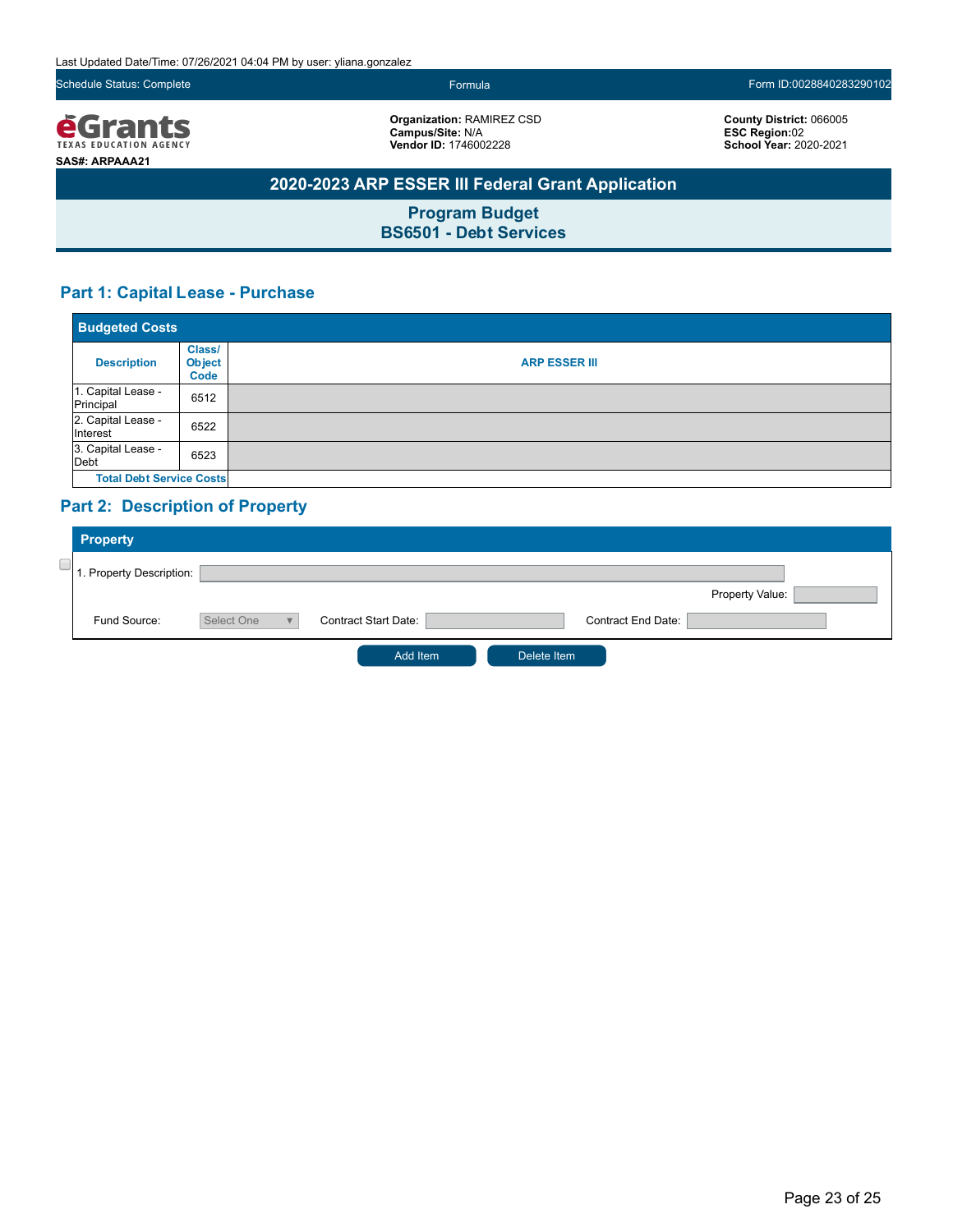Last Updated Date/Time: 08/16/2021 02:43 PM by user: yliana.gonzalez

Schedule Status: Complete Formula Form ID:0028840283290102

*<u>e</u>Grants* **SAS#: ARPAAA21**

**Organization:** RAMIREZ CSD **Campus/Site:** N/A **Vendor ID:** 1746002228

**County District:** 066005 **ESC Region:**02 **School Year:** 2020-2021

### **2020-2023 ARP ESSER III Federal Grant Application**

**Program Budget BS6601 - Capital Outlay**

### **Part 1: Capital Expenditures**

|             | <b>Budgeted Costs</b>                                                                                                                                                                                         |                      |  |  |  |  |  |  |
|-------------|---------------------------------------------------------------------------------------------------------------------------------------------------------------------------------------------------------------|----------------------|--|--|--|--|--|--|
|             | <b>Description</b>                                                                                                                                                                                            | <b>ARP ESSER III</b> |  |  |  |  |  |  |
| by Library) | 1. Library Books and Media<br>(Capitalized and Controlled                                                                                                                                                     |                      |  |  |  |  |  |  |
|             | 2. Capital Expenditures for<br>Additions, Improvements, or<br>Modifications to Capital<br><b>Assets Which Materially</b><br>Increase Their Value for<br>Useful Life (not ordinary<br>repairs and maintenance) |                      |  |  |  |  |  |  |
|             | 3. Furniture, Equipment,<br>Vehicles or Software Costs<br>for Items in Part 2                                                                                                                                 |                      |  |  |  |  |  |  |
|             | <b>Total Capital Outlay Costs</b>                                                                                                                                                                             |                      |  |  |  |  |  |  |

### **Part 2: Furniture, Equipment, Vehicles or Software**

| <b>Items</b>            |                                                                                |                     |  |
|-------------------------|--------------------------------------------------------------------------------|---------------------|--|
| 1. Generic Description: |                                                                                | Number of Units:    |  |
| Fund Source:            | Select One<br>$\overline{\mathbf{v}}$                                          | <b>Total Costs:</b> |  |
|                         | Describe how the item will be used to accomplish the objective of the program: |                     |  |
|                         | Add Item                                                                       | Delete Item         |  |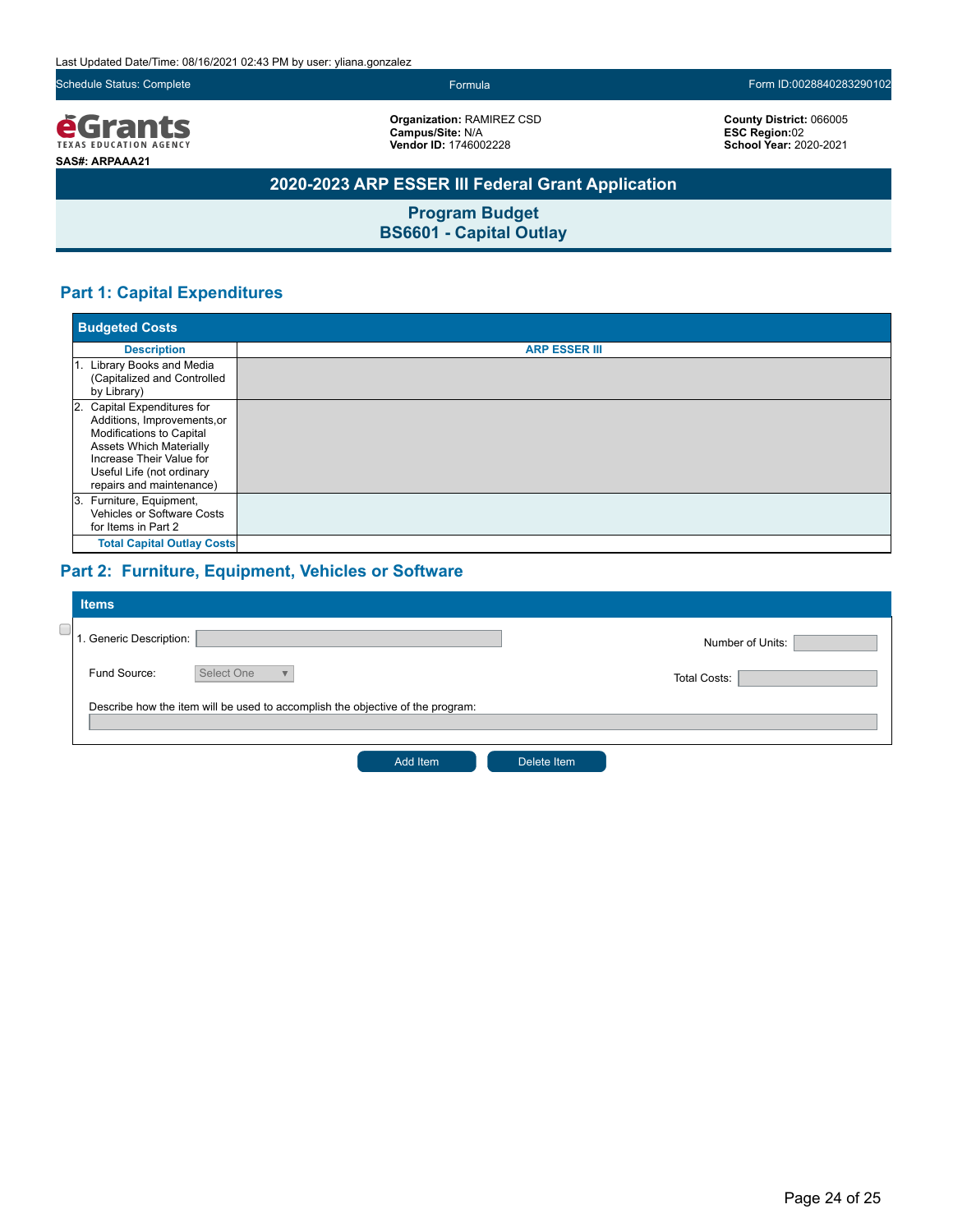Schedule Status: Complete Formula Form ID:0028840283290102

*<u>EGrants</u>* **SAS#: ARPAAA21**

**Organization:** RAMIREZ CSD **Campus/Site:** N/A **Vendor ID:** 1746002228

**County District:** 066005 **ESC Region:**02 **School Year:** 2020-2021

### **2020-2023 ARP ESSER III Federal Grant Application**

**Provisions Assurances**

### **CS7000 - Provisions, Assurances and Certifications**

| <b>Provisions, Assurances and Certifications</b>                                                                                                                                                                              |                                          |  |  |  |  |  |  |
|-------------------------------------------------------------------------------------------------------------------------------------------------------------------------------------------------------------------------------|------------------------------------------|--|--|--|--|--|--|
| $\vee$ I certify my acceptance and compliance with all General and Fiscal Guidelines.<br>$\mathbf{1}$ .                                                                                                                       | <b>General and Fiscal Guidelines</b>     |  |  |  |  |  |  |
| $\blacksquare$ I certify my acceptance and compliance with all Program Guidelines.<br>2.                                                                                                                                      | <b>Program Guidelines</b>                |  |  |  |  |  |  |
| $\blacktriangleright$ I certify my acceptance and compliance with all General Provisions and Assurances requirements.<br>3.                                                                                                   | <b>General Provisions and Assurances</b> |  |  |  |  |  |  |
| I certify I am not debarred or suspended.<br>4. • I also certify my acceptance and compliance with all Debarment and Suspension Certification<br>requirements.                                                                | Debarment and Suspension Certification   |  |  |  |  |  |  |
| 5. Choose the appropriate response for Lobbying Certification:                                                                                                                                                                |                                          |  |  |  |  |  |  |
| $a.$ I certify this organization does not spend federal appropriated funds for lobbying activities and certify my<br><b>Lobbying Certification</b><br>acceptance and compliance with all Lobbying Certification requirements. |                                          |  |  |  |  |  |  |
| This organization spends non-federal funds on lobbying activities and has attached the required OMB Disclosure of Lobbying Activities form, as described<br>b.<br>below.                                                      |                                          |  |  |  |  |  |  |
| Instructions for completing and attaching the <b>Disclosure of Lobbying Activities</b> form.                                                                                                                                  |                                          |  |  |  |  |  |  |
| • Print and sign the form.<br>Scan the signed form and save it to your desktop.<br>Click the Attach Files icon on the Table of Contents page to attach your signed form to this eGrants application.                          |                                          |  |  |  |  |  |  |
| certify my acceptance and compliance with all Program-Specific Provisions and Assurances<br>$\overline{\mathcal{U}}$<br>6.<br>Program-Specific Provisions and Assurances<br>requirements.                                     |                                          |  |  |  |  |  |  |